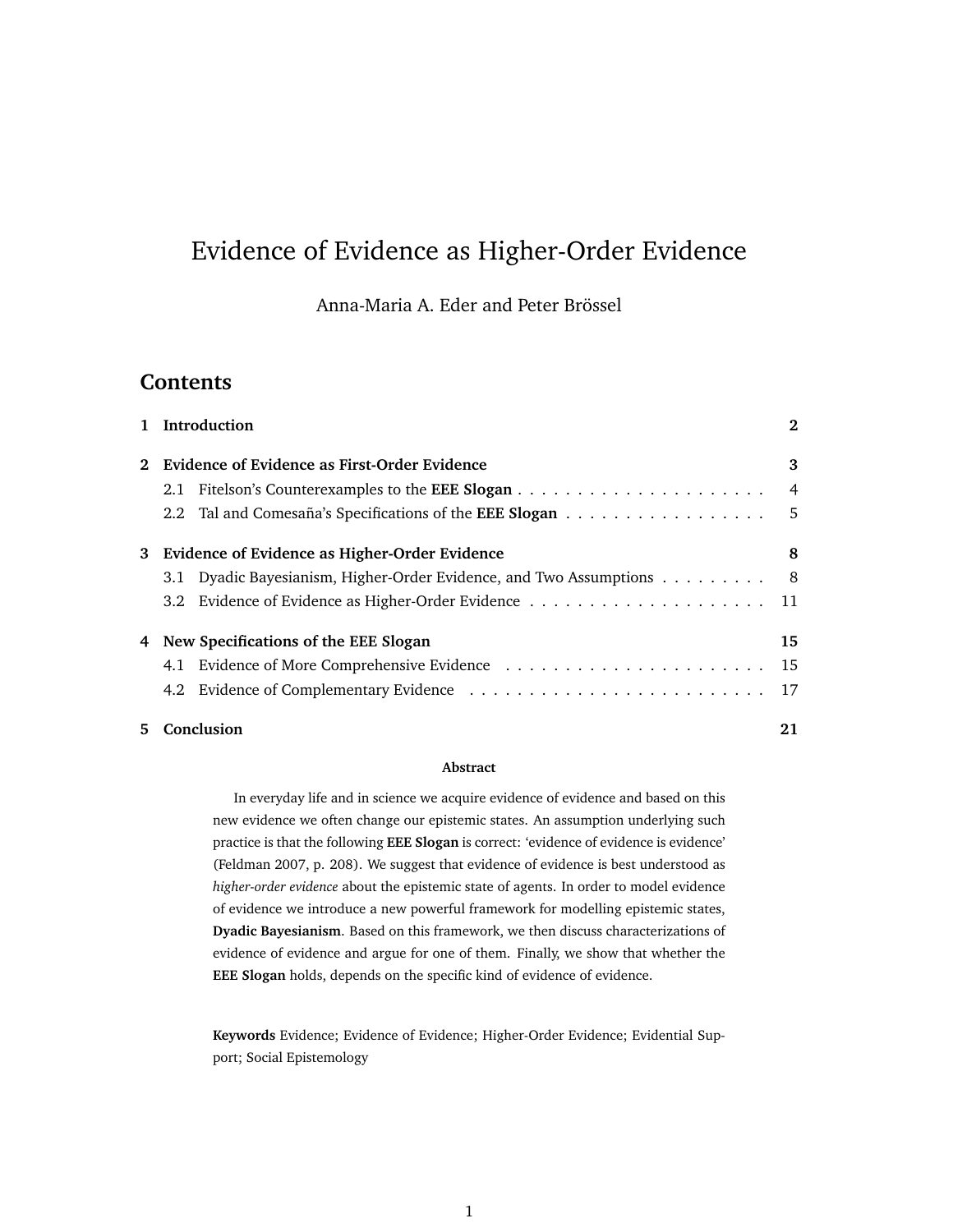## **1 Introduction**

Human agents are social beings who exchange information constantly. The beliefs and credences that agents communicate to us influence our own doxastic states. This is so in cases in which we share the same body of evidence with them, and also in cases in which we don't. Sometimes we learn from others and sometimes we even defer to the doxastic attitudes of agents for whom we have evidence that they have evidence that we lack. When our partner is looking in the fridge searching for milk, and returns empty-handed saying that there is no milk in the fridge, we assume that there is no milk in the fridge and that our partner has evidence for this. When a physician is looking at an X-ray of our arm, we believe that the physician has evidence for whether our arm is broken and we follow her recommendation for treatment. In other cases we suspend judgement, for instance when other agents have evidence that we don't have and which counter-supports our beliefs or credences. Feldman provides an example of such a latter case:

**Criminal Case Example** Consider [...] the example involving the two suspects in a criminal case, Lefty and Righty. Suppose now that there are two detectives investigating the case, one who has the evidence about Lefty and one who has the evidence incriminating Righty. They each justifiably believe in their man's guilt. And then each finds out that the other detective has evidence incriminating the other suspect. If things are on a par, then suspension of judgment is called for. (Feldman 2007, p. 208)

An assumption underlying the practices in these examples is that the following slogan, coined by Feldman, is in some way or other correct:

**EEE Slogan** '[E]vidence of evidence is evidence' (Feldman 2007, p. 208).

Feldman is aware that this is an imprecise slogan and immediately offers a more precise specification according to which 'evidence that there is evidence for p is evidence for p' (Feldman 2007, p. 208; notation adjusted). Despite its intuitive appeal, there have been many critical discussions of the **EEE Slogan** (e.g. Comesaña and Tal 2015, Fitelson 2012, Moretti 2016, Roche 2014). Typically these discussions propose particular specifications of *evidence of evidence* and the **EEE Slogan**, and then show that the slogan—given a particular specification of *evidence of evidence*—is incorrect. Most, if not all, counterexamples brought forward against such specifications exploit a feature of evidential support that is fairly well known: evidential support—understood as increase in probability—is not transitive. Attempts to specify the **EEE Slogan** concentrate on identifying conditions under which evidential support is transitive (e.g. Moretti 2015, Roche 2014, Tal and Comesaña 2017).

The aim of the present paper is to provide a nuanced approach towards the **EEE Slogan**. In pursuing this aim we do not focus on general conditions under which evidential support is transitive. Our focus is narrower: first and foremost, we provide a new account of what evidence of evidence is. Then in a second step we provide an account of when and why we are permitted or even ought to change our credence when we have evidence that some other agent possesses evidence for a proposition. We provide an account of when and why the **EEE Slogan** holds.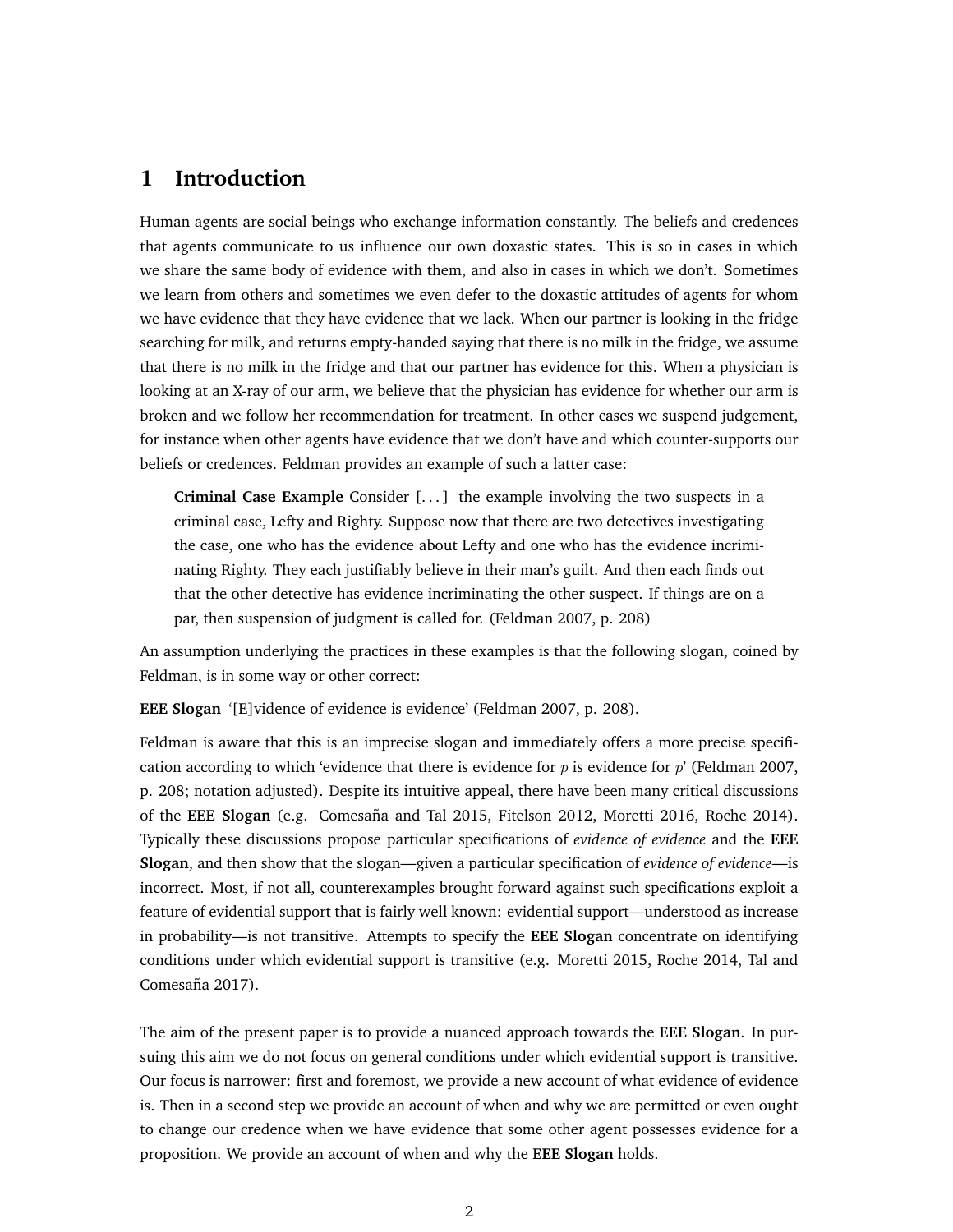We proceed as follows. In section 2 we introduce and criticize discussions of the **EEE Slogan**. Most critical discussions of the slogan portray evidence of evidence as if it were additional first-order evidence and it is argued that the **EEE Slogan** would require that the evidential support relation is transitive, which then is shown not to be transitive. We conclude the section by suggesting that evidence of evidence is more adequately understood as *higher-order evidence* about the epistemic states of agents, and that it should be treated differently from first-order evidence. In section 3, we introduce **Dyadic Bayesianism**, which is a new powerful framework for modelling (rational) epistemic states of agents. According to the framework, an agent's (rational) epistemic state is best modelled not by the agent's credences alone, which would be standard in Bayesian epistemology. It is best modelled by a dyad consisting of (i) the agent's (rational and probabilistic) reasoning commitments, which reflect the justificatory import of the evidence and capture how the agent justifies her credences, and (ii) her total evidence. Based on **Dyadic Bayesianism**, we discuss characterizations of evidence of evidence that refer to it as higher-order evidence, and we argue for one of them. Building on our preferred characterization of evidence of evidence, we develop a new approach towards the **EEE Slogan** in section 4. We investigate when and how evidence about epistemic states of agents should influence our own doxastic attitudes when we have evidence that they possess evidence for some proposition. We conclude by reviewing our results in section 5.

## **2 Evidence of Evidence as First-Order Evidence**

Most intuitive cases in which we would like to refer to the **EEE Slogan** are formally reconstructed as if they involved three first-order pieces of evidence. The **EEE Slogan** is then often understood as in some way or another presupposing the transitivity of evidential support. For instance, (a variation of) our milk example from the beginning would be reconstructed as follows:

**Milk Example** Hanna acquires evidence  $e_1$ , the proposition that her partner Carina has studied the content of the fridge and claims that there is no milk in the fridge. Evidence  $e_1$  then supports the proposition  $p_1$ , the proposition that it seems to Carina that there is no milk in the fridge. The proposition  $p_1$  then supports the proposition  $p_2$ , the proposition that there is no milk in the fridge.

Most philosophers would acknowledge that  $p_1$  differs in kind from the other propositions because it is about the epistemic state of an agent and not about the world. Nevertheless, for understanding the **EEE Slogan** many think the differences can be ignored or idealized away. Ignoring any difference in kind between  $p_1$  and the other propositions, they then would argue as follows:  $e_1$  not only supports  $p_1$  but also  $p_2$ . The alleged reason is this:  $e_1$  is evidence for  $p_1$ , which is evidence for  $p_2$  and, therefore and in line with the **EEE Slogan**,  $e_1$  is also evidence for  $p_2$ . The **EEE Slogan** seems to require transitivity of evidential support.

It is standard in the literature on the **EEE Slogan** to understand evidential support as incremental support. Following the literature on the slogan we adopt such an understanding of evidential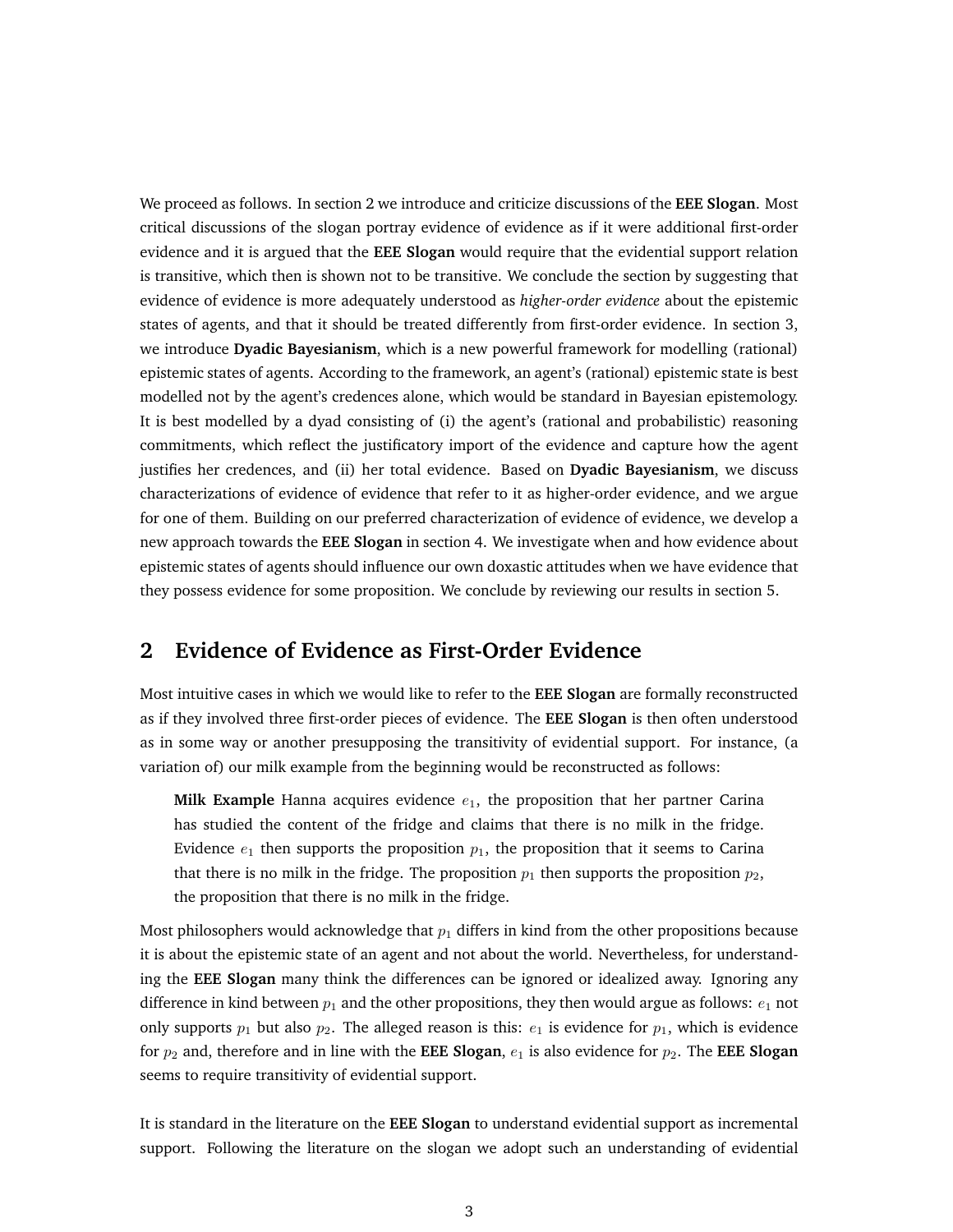support as well.<sup>1</sup> Incremental support is in terms of increase in probability: a proposition  $p$  is (incrementally) supported by a proposition  $e$  just in case the probability of  $p$  given  $e$  is above the probability of p alone (i.e.  $Pr(p|e) > Pr(p)$ ). Unfortunately, understood as incremental support, evidential support is not transitive in general. Fitelson's (2012) counterexamples to specifications of the **EEE Slogan** demonstrate this indubitably. In the following we discuss the simplest of his counterexamples to illustrate the basic idea behind such examples.

#### **2.1 Fitelson's Counterexamples to the EEE Slogan**

Fitelson (2012) asks us to consider the following example:<sup>2</sup>

**Card Example** Let  $p_1$  be the proposition that c is a black card,  $p_2$  the proposition that c is the ace of spades, and  $p_3$  the proposition that c is an ace. The proposition  $p_1$  is evidence for  $p_2$  and  $p_2$  is evidence for  $p_3$ . They each increase the probability of the subsequent proposition. We immediately see that  $p_1$  and  $p_3$  are probabilistically independent (assuming a standard card deck). (Adapted from Fitelson 2012, p. 85)

This shows that evidential support, understood as incremental support, is intransitive. Fitelson now turns this into a counterexample against the **EEE Slogan**. He is aware that examples like the one above do not belong to the intended application of the **EEE Slogan**, since the proposition  $p_2$ does not seem to have the right kind of content; it is not about evidence or what an agent believes or knows. He finds a simple and ingenious way to turn **Card Example** into a counterexample against the **EEE Slogan**. The following is a variation of his original counterexample:

**Another Card Example** Again, let  $p_1$  be the proposition that c is a black card,  $p_2$  the proposition that c is the ace of spades, and  $p_3$  the proposition that c is an ace. Let us assume that it is part of our background knowledge that Manuel knows exactly what  $c$ is. This ensures that the following holds for all possible bodies of evidence  $e$ :  $Pr(p_2|e)$  =  $Pr(Manuel knows p_2|e)$ . Thus,  $p_1$  supports that *Manuel knows*  $p_2$  (since  $p_1$  supports  $p_2$ ), and that *Manuel knows*  $p_2$  supports  $p_3$ . It is still not true that  $p_1$  supports  $p_3$ . (Adapted from Fitelson 2012, pp. 85–86)

Formally, Fitelson's counterexample against the **EEE Slogan** makes use of the fact that evidential support is not transitive: that  $p_1$  supports *Manuel knows*  $p_2$  and *Manuel knows*  $p_2$  supports  $p_3$ does not guarantee that  $p_1$  supports  $p_3$ . By suggesting the right kind of interpretation of these propositions, Fitelsons turns this observation into a counterexample. In particular, formally the proposition *Manuel knows*  $p_2$  is treated as if it were a first-order proposition  $p_2$  with no special content. However, it is interpreted as a proposition about which evidence is available to an agent. Fitelson also discusses other specifications of the **EEE Slogan** that seem plausible but can be refuted by similar strategies and depend on the fact that, formally, evidence of evidence is treated

 $1$ Most of our results do not depend on this understanding of evidential support. Indeed, often the more straightforward interpretation of our results is in terms of *absolute support*, which is in terms of high probability: a proposition p is (absolutely) supported by a proposition  $e$  just in case the probability of  $p$  given  $e$  is high, that is, above an appropriate threshold t, where  $t > .5$  (i.e.  $Pr(p|e) \ge t > .5$ ). The understanding of evidential support as incremental support and the understanding as absolute support are the two main understandings of evidential support in the literature.

 $2$ The presentation of his example is adapted here.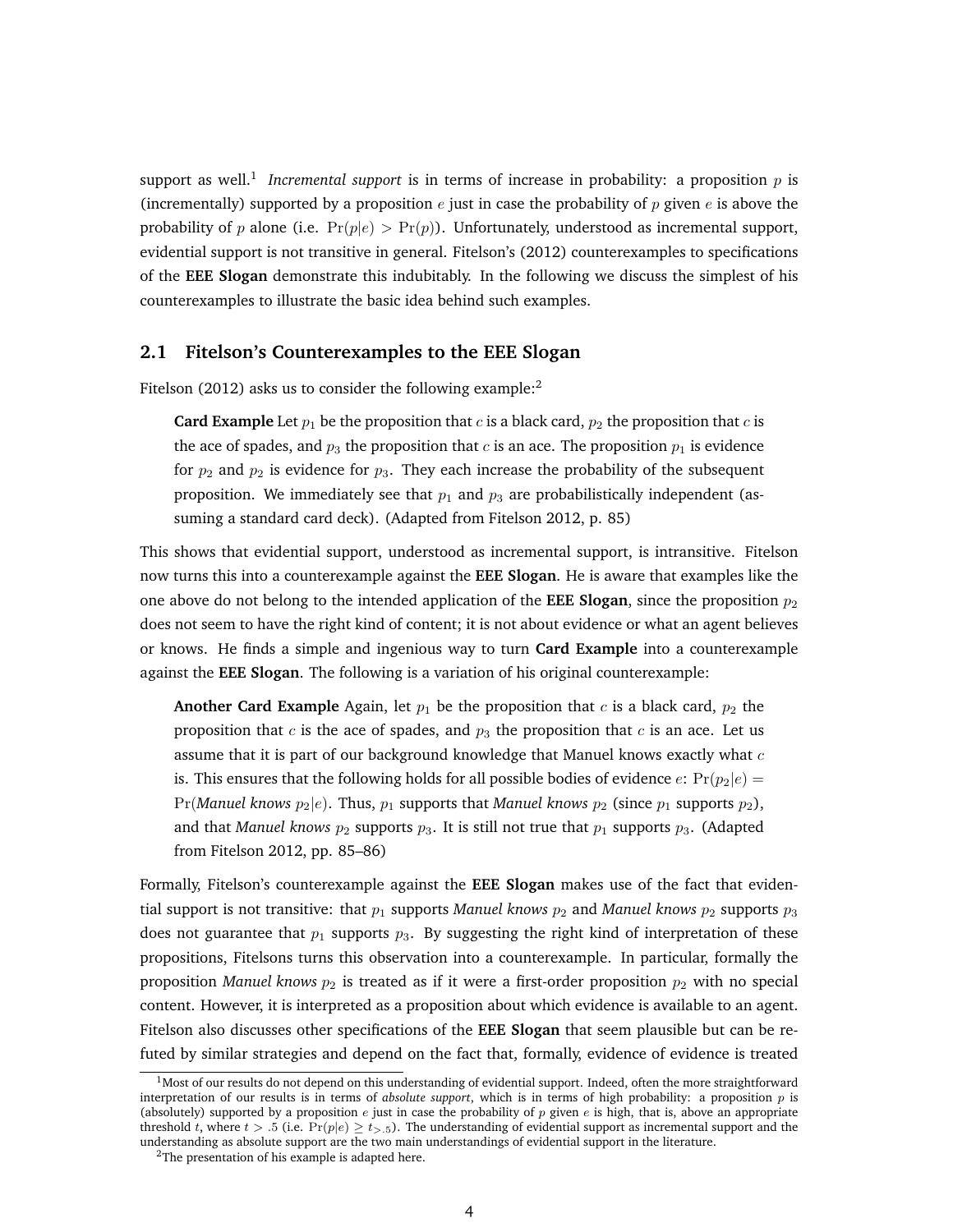as first-order evidence and that evidential support is not transitive.

Since Fitelson published his counterexamples, epistemologists have focused on specifying conditions under which evidential support is transitive. This is motivated by the assumption that the **EEE Slogan** would be subject to the same conditions. For example, Roche (2014) suggests—based on results from Bayesian confirmation theory that trace back to Keynes 1921 and Shogenji 2003 that evidence of evidence is evidence under screening-off. He makes this suggestion based on the fact that evidential support is transitive given such a condition.<sup>3</sup> Clearly, if evidential support were transitive, we could not provide counterexamples such as **Another Card Example**. Tal and Comesaña (2017) argue against Roche's approach and suggest that the correct way of specifying the **EEE Slogan** is in terms of defeaters. Based on this idea, Tal and Comesaña provide one of the most precise and sophisticated accounts for hedging the **EEE Slogan**. Despite the sophisticated nature of their account, it too exemplifies what is going wrong in the present debate about the **EEE Slogan**: they too treat evidence of evidence as if it were first-order evidence. They do so at least in their formal reconstruction of cases involving evidence of evidence. In the following we study their account closely and learn from their mistakes.

### 2.2 Tal and Comesaña's Specifications of the EEE Slogan

Tal and Comesaña start their approach with the following observation:

[W]e believe that the correct way of fixing EEE principles is in terms [...] of defeaters. Notice a very interesting thing: when  $e$  is evidence for p which is evidence for q but  $e$  is at the same time a defeater for the support that  $p$  provides for  $q$ , the positive screeningoff condition will not be satisfied. That  $e$  is a defeater for the support that  $p$  provides for q means that  $e \wedge p$  is not evidence for q, whereas the positive screening-off condition requires that the support that  $e \wedge p$  gives to q not be lower than the support that p alone provides to q. If  $e \wedge p$  provides no support at all to q, then of course that support will be lower than the one that p alone provides given that p provides any positive support, as is required in all EEEs. We have therefore found a partial explanation of the evidential relevance of the positive screening-off condition: it rules out cases where  $e$  is itself a defeater for the support that  $p$  provides to  $q$ . But given that the positive screeningoff condition is overkill, we should replace it with a no-defeaters condition. (Tal and Comesaña 2017, p. 108)

The idea is this: if the agent's evidence  $e$  supports the proposition  $p$ , that there is a proposition  $e^*$  that is true and that supports q, and if  $e$  is not a defeater for the support that p provides to q, then  $e$  itself supports  $q$  to some positive degree. Based on this idea, they propose the following specification of the **EEE Slogan**:

**Tal and Comesaña's EEE** Suppose ' $S(p, q, +\alpha)$ ' says that proposition p supports proposition q to some positive degree  $\alpha$  and 'T(p)' says that p is true, then the following holds:

 ${}^{3}$ For literature on the transitivity of evidential support given screening-off conditions see, for instance, Keynes 1921, Roche 2014, and Shogenji 2003.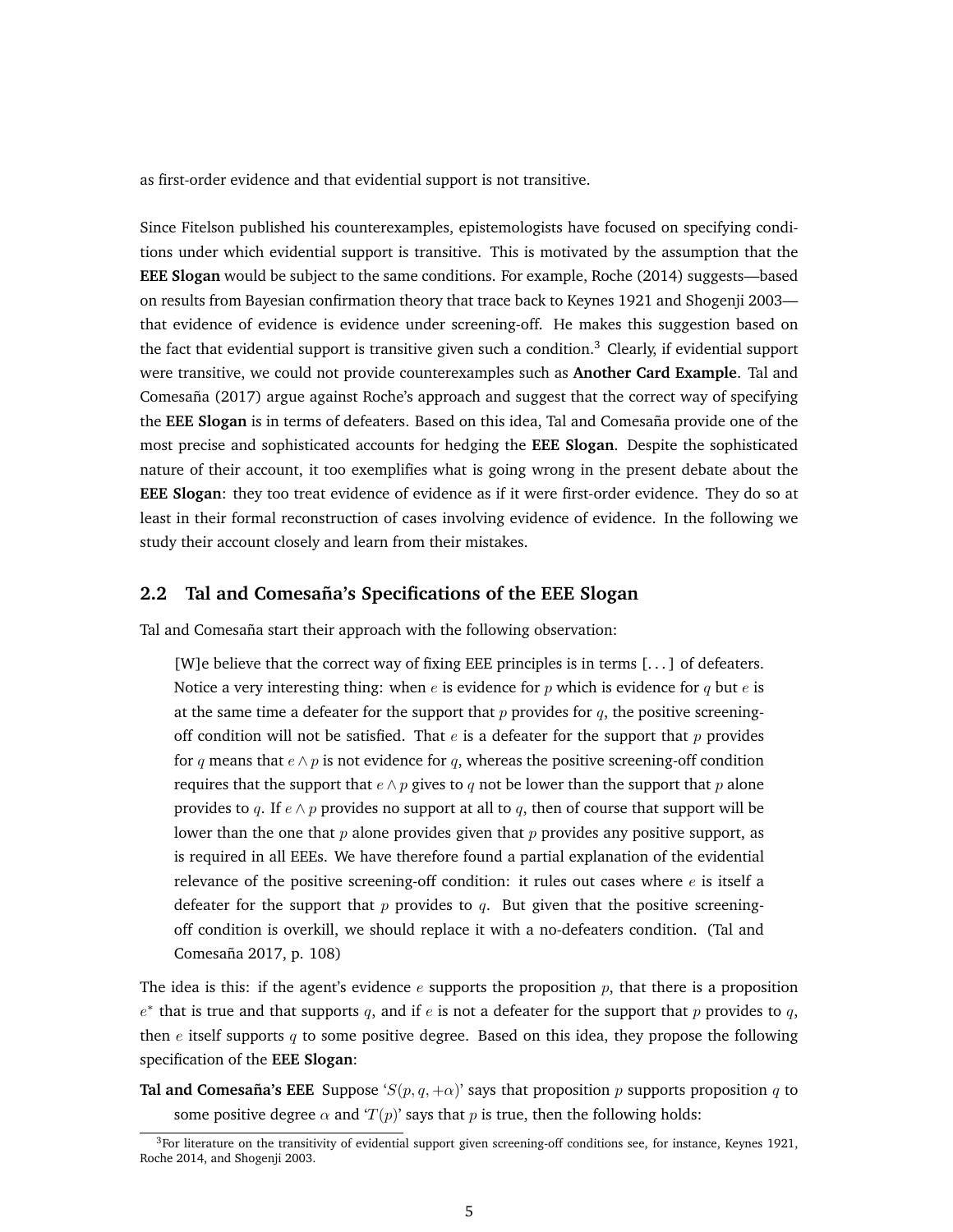$S(e, \exists e^* [T(e^*) \land S(e^*, p, +\alpha)], +\beta) \land S(e \land \exists e^* [T(e^*) \land S(e^*, p, +\alpha)], p, +\gamma) \rightarrow \exists \delta S(e, p, +\delta)$ 

We shall argue that **Tal and Comesaña's EEE** is incorrect and that their understanding of evidence of evidence is not helpful. Let us discuss **Tal and Comesana's EEE ˜** by means of the following example:<sup>4</sup>

**New Card Example** Let  $p_1$  be the proposition that c is a card in the suit of spades and  $p_2$  be the proposition that card c is an ace. Now suppose there are two agents, Elisabeth and Andreas, who start with the same a priori credence function Pr. Then Elisabeth but not Andreas receives a piece of evidence  $e_1$  saying that Vincent claims to know that c is an ace of spades, that is, Vincent claims to know  $p_1 \wedge p_2$ . Then, in a second step, Elisabeth and Andreas receive the proposition  $p_1$  as evidence. Note that  $p_1$  taken by itself is irrelevant for whether or not  $p_2$ .

Before discussing the example in a formal way let us discuss it informally. First, intuitively, Elisabeth receives evidence of evidence for  $p_2$  whereas Andreas does not. Second, intuitively, Elisabeth's total evidence (i.e.  $e_1 \wedge p_1$ ) is evidence for  $p_2$ , since it is evidence of evidence for  $p_2$  (for this case we would like to employ the **EEE Slogan**); Andreas's total evidence (i.e.  $p_1$ ) is irrelevant for  $p_2$ (the **EEE Slogan** is not applicable here). The reasoning behind both statements is the following. Elisabeth's total evidence includes  $e_1$ : that Vincent claims to know that  $p_1 \wedge p_2$  and the evidence  $p_1$ . These pieces of evidence together support that Vincent indeed has evidence for  $p_1 \wedge p_2$  and that Vincent really knows  $p_1 \wedge p_2$ . The intuitions behind the **EEE Slogan** lead us to believe that Elisabeth possesses evidence of evidence for  $p_2$  as well. Andreas only received evidence  $p_1$  which is irrelevant for  $p_2$  and the intuitions behind the **EEE Slogan** seem not to support that the obtained evidence is evidence of evidence.

Now let us discuss this example in more detail, in terms of the Bayesian theory of evidential support. (We assume that the agents involved are rational from a Bayesian perspective.) We can make two observations here: first, note that both agents already know a priori that there is a proposition  $e^*$  that support  $p_2$  to some positive degree  $+\alpha$ , simply because it implies the latter proposition. In particular, propositions such as  $p_1 \wedge p_2$  and also *Vincent knows*  $(p_1 \wedge p_2)$  imply  $p_2$  and, thus, support  $p_2$  to some positive degree  $+\alpha$ . Let us use the log-likelihood measure<sup>5</sup> to measure evidential support, then  $\alpha = \log[\frac{\Pr(e|p_2)}{\Pr(e|\neg p_2)}] = \infty$ , if  $e \models p_2$  (see Fitelson 1999). Thus, according to Elisabeth's and also Andreas's a priori credence function Pr:  $Pr(S(p_1 \wedge p_2, p_2, \infty)) = 1$ ,  $Pr(S( Vincent knows (p_1 \land p_2), p_2, \infty)) = 1$  and  $Pr(\exists e^*[S(e^*, p_2, \infty)]) = 1$ . The only thing Elisabeth and Andreas do not know a priori is whether any of these propositions that support  $p_2$  to degree ∞ are also true.

Second, note that the evidence that both Elisabeth and Andreas receive (i.e.  $p_1$ ) provides evidential support for the truth of propositions that support  $p_2$  to degree  $\infty$ . In particular,  $p_1$  (which we

<sup>4</sup>Our discussion takes up an argument by Moretti (2016), which is worked out in more detail here.

<sup>&</sup>lt;sup>5</sup>The log-likelihood measure is one of the most prominent Bayesian confirmation measures in the literature. This is due to its flexibility, the possibility to factor out independent pieces of evidence, and its close relationship to the Bayes factor. See Brössel 2013 and especially Fitelson 1999, 2001 for a discussion of this measure.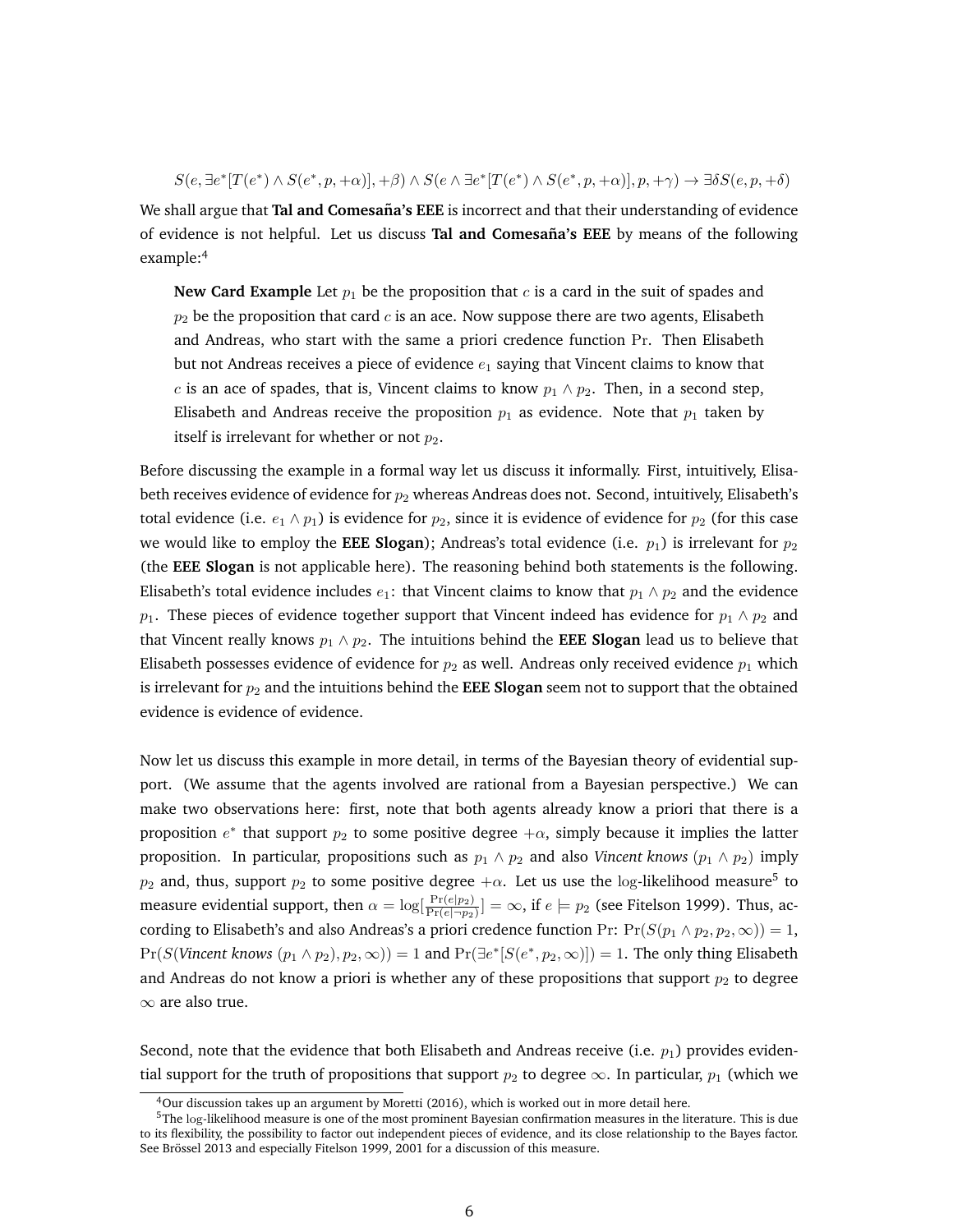assumed to be irrelevant for  $p_2$ ), supports  $p_1 \wedge p_2$  (and  $T(p_1 \wedge p_2)$ ), which implies that  $p_2$ . Thus, both agents receive evidence  $p_1$  which supports the conjunction  $T(p_1 \wedge p_2) \wedge S(p_1 \wedge p_2, p_2, \infty)$  and the corresponding existential statement  $\exists e^* [T(e^*) \wedge S(e^*, p_2, \infty)]$ . For both agents, the evidence  $p_1$  also supports something else. In particular,  $p_1$  supports that Vincent knows that  $p_1 \wedge p_2$ . In particular *Vincent knows*  $(p_1 \wedge p_2)$  implies  $p_2$  and  $p_1$ . Therefore,  $p_1$  supports *Vincent knows*  $(p_1 \wedge p_2)$ and *Vincent knows* ( $p_1 \wedge p_2$ ) supports  $p_2$ . (Arguably, however, Elisabeth receives much stronger evidence in favour of *Vincent knows* ( $p_1 \wedge p_2$ ), after all Elisabeth's total evidence includes the evidence  $e_1$  that Vincent claims to know  $p_1 \wedge p_2$ .)

In the following we present two problems that Tal and Comesaña have to face. The first problem for **Tal and Comesaña's EEE** is this: intuitively, only Elisabeth receives evidence of evidence for  $p_2$  and, thus, evidence for  $p_2$ . Andreas's evidence should not be understood as evidence of evidence and the evidence received by Andreas should be irrelevant for  $p_2$ . According to **Tal and Comesaña's EEE**, the opposite is true. Both agents receive evidence of evidence. Elisabeth receives the evidence  $e_1 \wedge p_1$  and Andreas the evidence  $p_1$ . Both pieces of evidence support the existential claim  $\exists e^* [T(e^*) \wedge S(e^*, p_2, \infty)]$ . Supporting such an existential claim is what distinguishes ordinary evidence from evidence of evidence, according to **Tal and Comesaña's EEE**. This trivializes the characterization of evidence of evidence: all evidence is evidence of evidence for arbitrary  $p$ . This trivializes the notion of evidence of evidence for  $p$ .

The second problem for **Tal and Comesaña's EEE** is that they can hardly explain why Elisabeth's evidence  $e_1 \wedge p_1$  supports  $p_2$ , while Andreas's evidence  $p_1$  does not. We saw that both agents' evidence supports the existential claim  $\exists e^*[T(e^*) \wedge S(e^*, p_2, \infty)]$  (and they do so for the same propositions  $p_1 \wedge p_2$  and *Vincent knows*  $(p_1 \wedge p_2)$ ). Thus, they would need to argue that Andreas's evidence is a defeater for the evidential support  $p_2$  receives from the existential claim  $\exists e^* [T(e^*) \wedge S(e^*, p_2, \infty)]$ . However, this is impossible: that there is a true proposition that implies  $p_2$ , implies that  $p_2$  is true. Logical implication provides support that cannot be defeated (at least not in the present framework).<sup>6</sup> Thus, according to Tal and Comesaña's specification of the **EEE Slogan** we would expect that both agents receive evidence that supports  $p_2$ —this is contrary to what we have been arguing.

Taken together, the above two problems show that **Tal and Comesaña's EEE** is inadequate as a specification of our intuitive **EEE Slogan**. Although the discussion in Tal and Comesaña 2017 enriches the debate tremendously by bringing to the foreground propositions that speak about evidential support, we still have nothing to help us explain the intuitive appeal of the **EEE Slogan**. It seems to us that the problem here is that we have been operating with an inadequate characterization of evidence of evidence. According to the characterization with which we have been operating, evidence  $e$  is evidence of evidence for  $p$  if  $e$  supports that there exists a true proposition  $e^*$  which supports p. We believe the mistake is to allow the proposition  $e$ , the evidence of evidence for  $p$ , to be first-order evidence about the world, as long as  $e$  supports the existence of further true

<sup>&</sup>lt;sup>6</sup>We do not think that the original evidence  $p_1$  functions in this case as higher-order evidence, à la Christensen 2010, that calls our logical abilities into question, and thus would defeat the support  $p_2$  receives from the existential claim.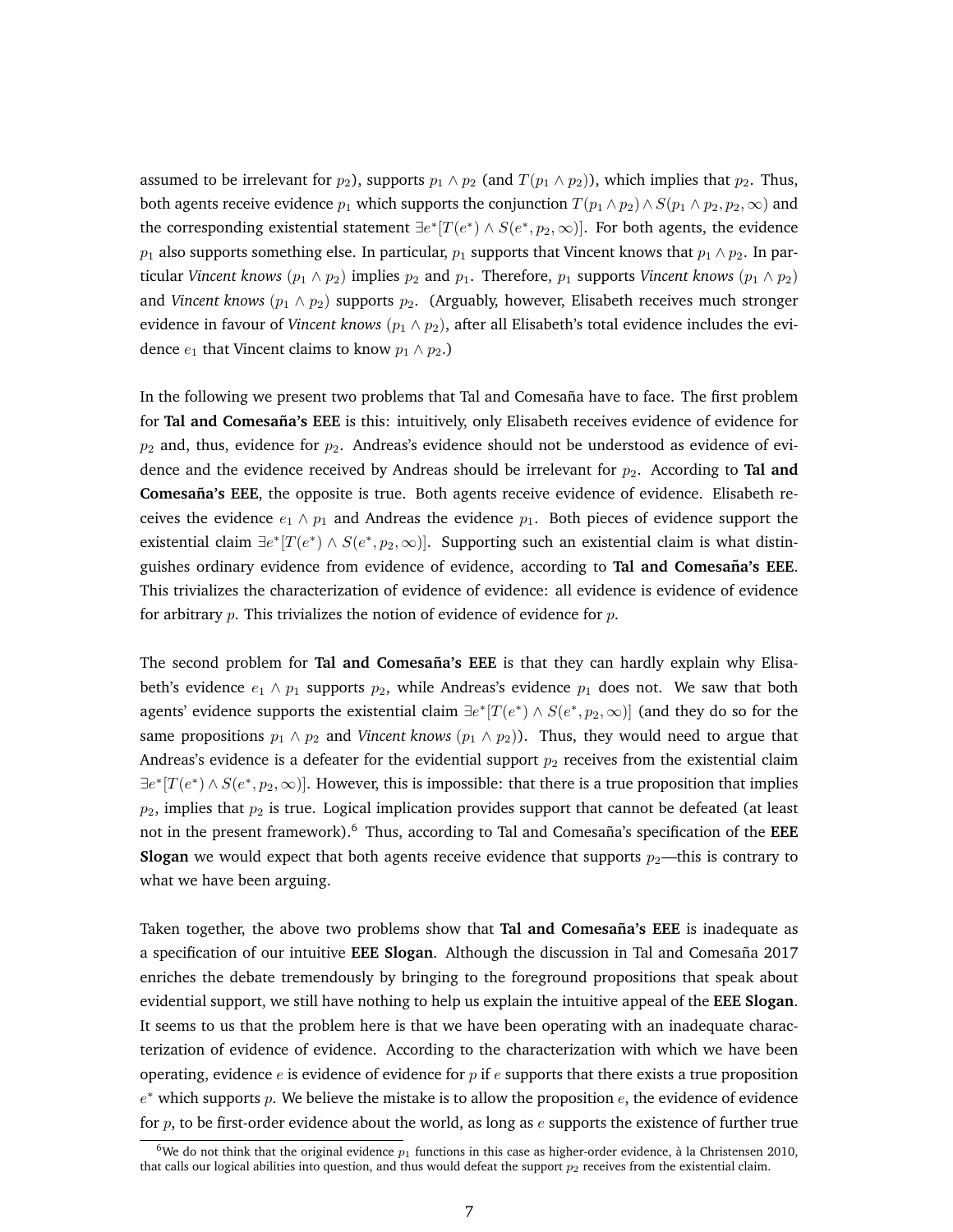propositions that support  $p$ . But we have just seen that every proposition  $e$  supports the existence of true propositions that support  $p$ .

Based on previous observations we propose a new characterization of evidence of evidence. Instead of characterizing evidence of evidence as first-order evidence and running the risk that one can show—yet again—that specifications of the **EEE Slogan** can be trivialized or shown to be inadequate, we propose to characterize evidence of evidence as higher-order evidence.

## **3 Evidence of Evidence as Higher-Order Evidence**

In the previous section, we proposed to understand evidence of evidence as higher-order evidence. Now we need to present our detailed account of how to understand such higher-order evidence. In the present debate, we propose to understand evidence of evidence as higher-order evidence *about the epistemic state of an agent.* Thus, in a first step, we say more about how to model the epistemic states of agents. In a second step, we introduce candidates for characterizations of evidence of evidence.

### **3.1 Dyadic Bayesianism, Higher-Order Evidence, and Two Assumptions**

#### **Dyadic Bayesianism**

In Brössel and Eder 2014 we argued that for social epistemological purposes it does not suffice to identify the epistemic state of an agent with the agent's doxastic attitudes, like credences. To understand the dynamics of rational reasoning in social settings, we argued, we need a more finegrained framework for modelling the epistemic states of agents. We proposed such a framework, which we here refer to as **Dyadic Bayesianism**. <sup>7</sup> This framework is also apt for present purposes. We introduce it first informally, and then in a formal way.

According to **Dyadic Bayesianism** the following holds. First, the (rational) *epistemic state of an agent* is best modelled by a dyad consisting of (i) the agent's (rational) reasoning, or confirmation,<sup>8</sup> commitments—which reflect the justificatory import of the evidence and capture how the agent justifies her credences—and (ii) the agent's total evidence. We refer to the latter component as *the evidential state of the agent*. Second, the agent's (rational) credences equal her (rational) reasoning commitments conditional on the total evidence—which captures the idea that the agent uses her reasoning commitments to form her credences by conditionalizing on the evidence available to her. Finally, third, (rational) credences and (rational) reasoning commitments obey the probability calculus. This implies that the agents that we are considering are Bayesian agents, who have ideal epistemic states. (For the appropriate normative interpretation of these probabilities see Eder ms.) Brössel (accepted) shows that the framework of **Dyadic Bayesianism** is fruitful for providing a satisfactory account of confirmation. In Brössel and Eder 2014, we show that on the

<sup>&</sup>lt;sup>7</sup>In Brössel and Eder 2014 we refer to it as *Pluralistic Bayesianism*.

<sup>&</sup>lt;sup>8</sup>In Brössel and Eder 2014 we use the term *confirmational commitments*. However, now we think that it is more apt to use the term 'reasoning commitments'.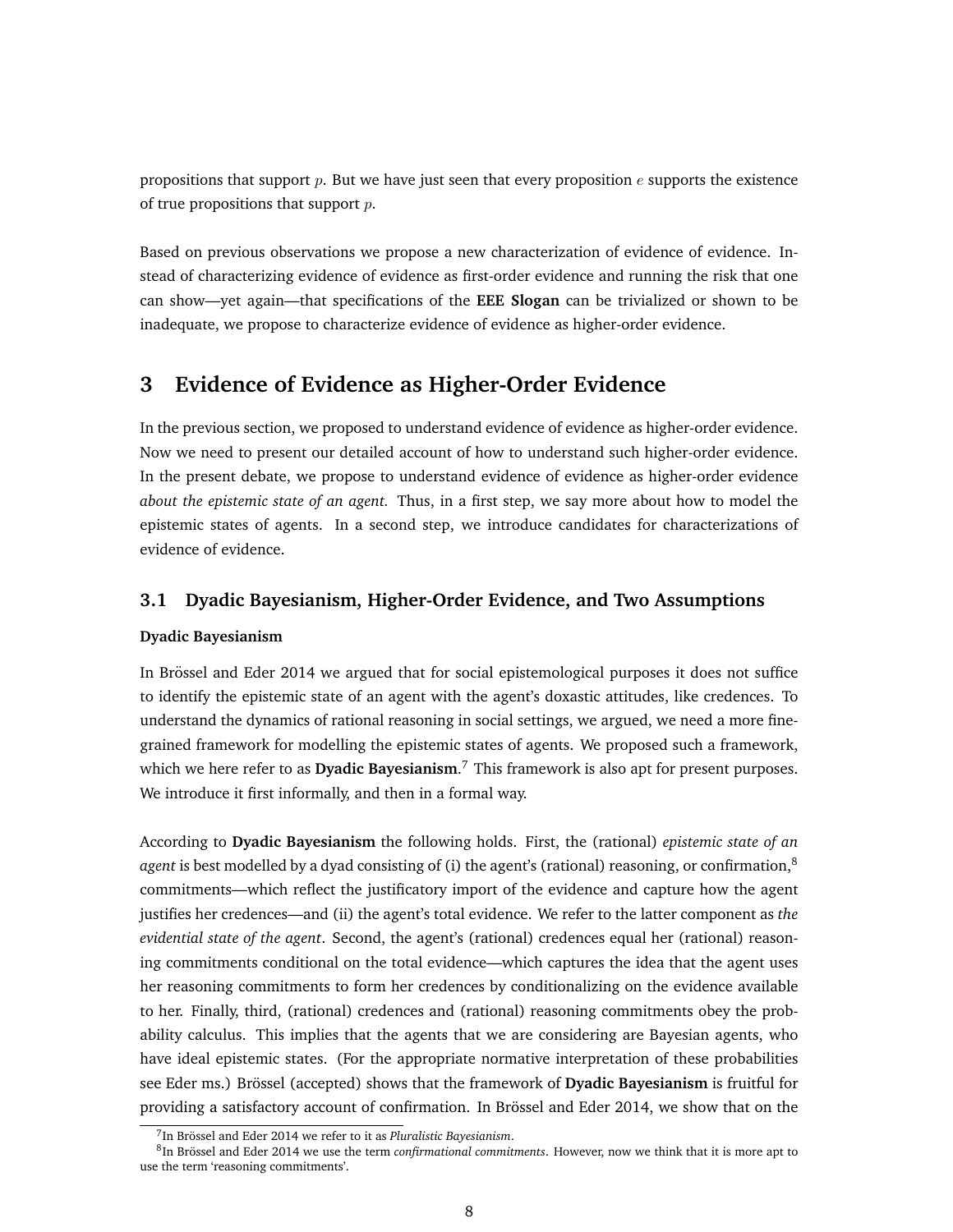basis of **Dyadic Bayesianism** we can provide a powerful account for finding agreement among agents that initially disagree with each other. We show that with the account one can satisfy many requirements which alternative accounts that deal with peer disagreement do not satisfy. In this paper we want to employ **Dyadic Bayesianism** to provide an account of evidence of evidence.

Putting it in a more precise and formal way, **Dyadic Bayesianism** says the following:

**Dyadic Bayesianism** An agent s's (rational) epistemic state is

- 1. a dyad/ordered-pair  $ES_s = \langle Pr_{R_s}, tev_s \rangle$  consisting of (i) s's reasoning commitments,  $Pr_{R_s}$ , and (ii) s's total evidence,  $tev_s$ ,
- 2. such that *s*'s credences are as follows:  $Pr_{Cr_s}(p) = Pr_{R_s}(p|tev_a)$ ,
- 3. and both  $Pr_{Cr_s}$  and  $Pr_{R_s}$  obey the probability calculus.

#### **Higher-Order Evidence**

In this paper we understand evidence of evidence as higher-order evidence. We characterize higher-order evidence as follows:

Higher-Order Evidence A proposition e is higher-order evidence for some agent s if and only if there is some agent  $s^*$  such that  $e$  describes, or evaluates, or guides the (formation of the) epistemic state of  $s^*$ .

Note first that we assume that judgements of the (ir-)rationality of epistemic states are evaluative or guiding in the sense relevant here. Furthermore, a consequence of the conception of higherorder evidence employed here is that propositions stating logical relations or evidential support relations are not higher-order evidence (provided the latter is understood as being independent of the agent's reasoning commitments). Such propositions may become logically equivalent to higher-order evidence in our sense if we add certain presuppositions about the normativity or rationality of logic and evidential support. Without such presuppositions, however, they are not higher-order evidence because they neither describe, nor evaluate, nor guide an agent's epistemic state.<sup>9</sup>

Before we proceed and characterize evidence of evidence, we emphasize that it is one strength of **Dyadic Bayesianism** that we can distinguish different kinds of higher-order evidence that play an important role in epistemology. First, we can distinguish between higher-order evidence about evidence and higher-order evidence about reasoning commitments. The former describes, or evaluates, or guides the evidential state of an agent, the latter describes, or evaluates, or guides the reasoning commitments of the agent. And then there is higher-order evidence about evidence *and* reasoning commitments. In particular, higher-order evidence about the credences of an agent

<sup>9</sup>Our **Higher-Order Evidence** corresponds to a narrow conception of higher-order evidence. There might be a broader conception according to which, for instance, evidence about logical or evidential support relations counts as higher-order evidence, independently of any additional presuppositions. In any case, most, if not all, of what we argue for would hold if we adopted a wider conception of higher-order evidence or rephrased **Higher-Order Evidence** in such a way that the right side of the biconditional expresses only a sufficient condition for higher-order evidence. We prefer to work with this more informative biconditional.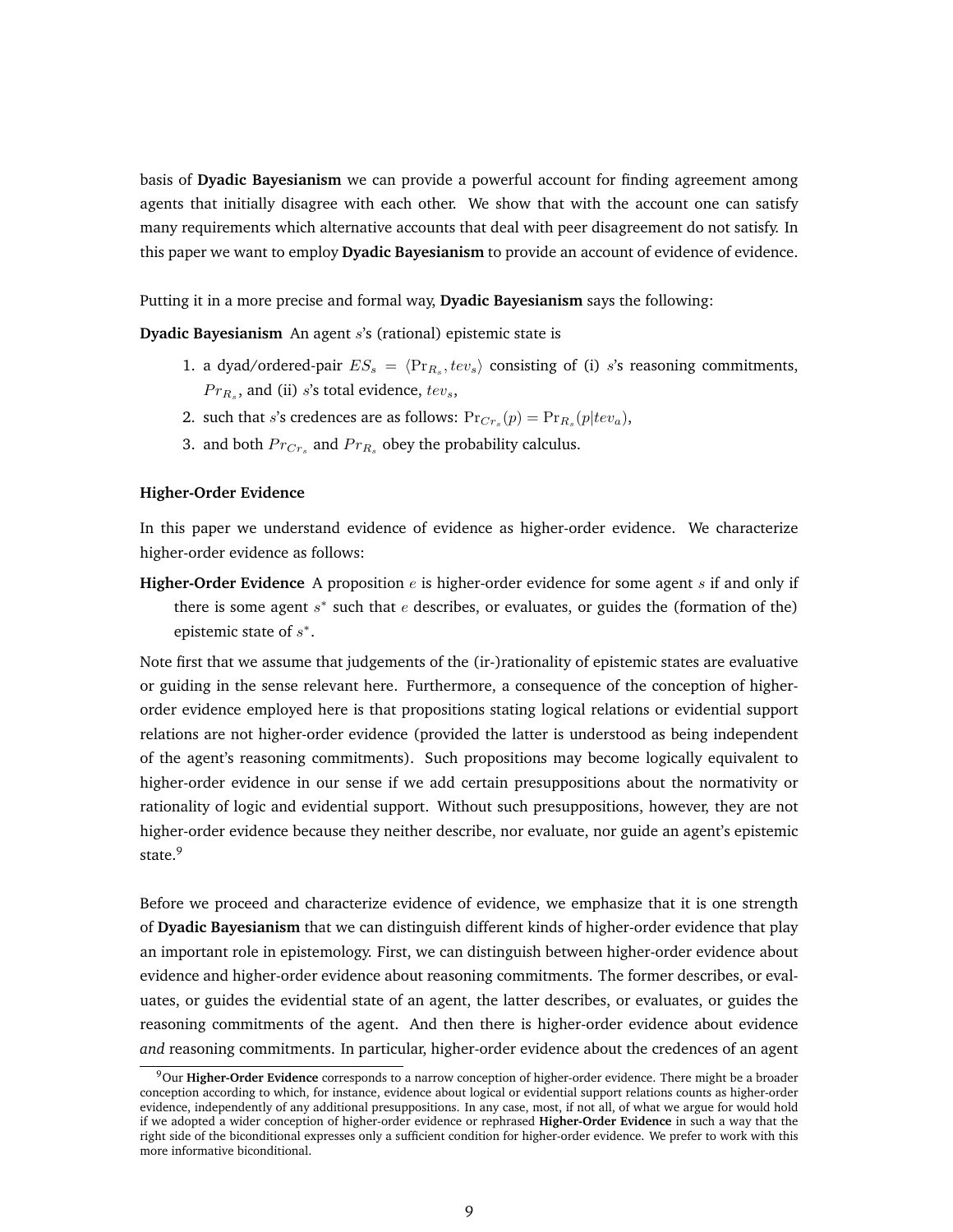is such evidence. In our framework, the credences of an agent are (by definition) formed by updating her reasoning commitments on her available evidence. Information about that agent's credences, thus, informs us about both her reasoning commitments and her evidence. Second, we can distinguish between intra- and interpersonal higher-order evidence. Intrapersonal higherorder evidence describes, or evaluates, or guides the epistemic state of oneself. Interpersonal higher-order evidence describes, or evaluates, or guides the epistemic state of another agent.

In individual epistemology, intrapersonal higher-order evidence about one's evidence plays an important role when we study the epistemic role of, for example, perception and memory. This kind of higher-order evidence is crucial for determining the input for our own reasoning. What it describes, or evaluates, or guides is not how we reason, but on what we (should or are permitted to) base our reasoning. Intrapersonal higher-order evidence about reasoning commitments in turn plays an important role when we want to study inferential reasoning. This kind of higher-order evidence describes, or evaluates, or guides how we reason, and thus is relevant for determining what credences or beliefs we (should or are permitted to) hold on the basis of our evidence.

Interpersonal higher-order evidence is crucial in social epistemology. In Brössel and Eder 2015 we discuss in detail how to revise one's credence in the light of interpersonal higher-order evidence that describes the reasoning commitments of another agent and displays disagreement with the agent. In this paper we place interpersonal higher-order evidence about the evidential state of another agent at the centre of our debate about evidence of evidence. We discuss this kind of higher-order evidence in detail in the following.

#### **Two Assumptions**

To isolate the question of how to deal with evidence of evidence from other issues in epistemology, we want to factor out other questions that are closely related. To this end we introduce two idealizing assumptions.

First, we add an assumption about the evidence available to the agents. Following other authors working on the **EEE Slogan** (e.g. Tal and Comesaña 2017), we assume that the total evidence of agents does not include false propositions. This assumption simplifies our task considerably. Among others, we can ignore questions concerning whether one is justified in relying on the evidence available to other agents or to oneself. In addition, it ensures that the evidential states of two agents can always be combined to obtain a more comprehensive evidential state that is consistent. Thus, the assumption allows us to set aside the epistemological problems of perception and testimony.<sup>10</sup> An obvious consequence of the possibility of combination is that the question of how to deal with *specified* evidence of evidence can be answered outright: if an agent s receives the

 $10$ Perception is the primary source of information about the world. Testimony is the primary source of information about the evidence and beliefs of other agents. Given our assumptions we can ignore the question of whether and how strongly we are justified in accepting such perceptual and testimonial evidence. See, for example, Brössel 2017, Lyons 2016, and Pryor 2000 for a discussion of the epistemological problems of perception. See Adler 2017 and Lackey and Sosa 2006 for a discussion of the epistemological problems of testimony.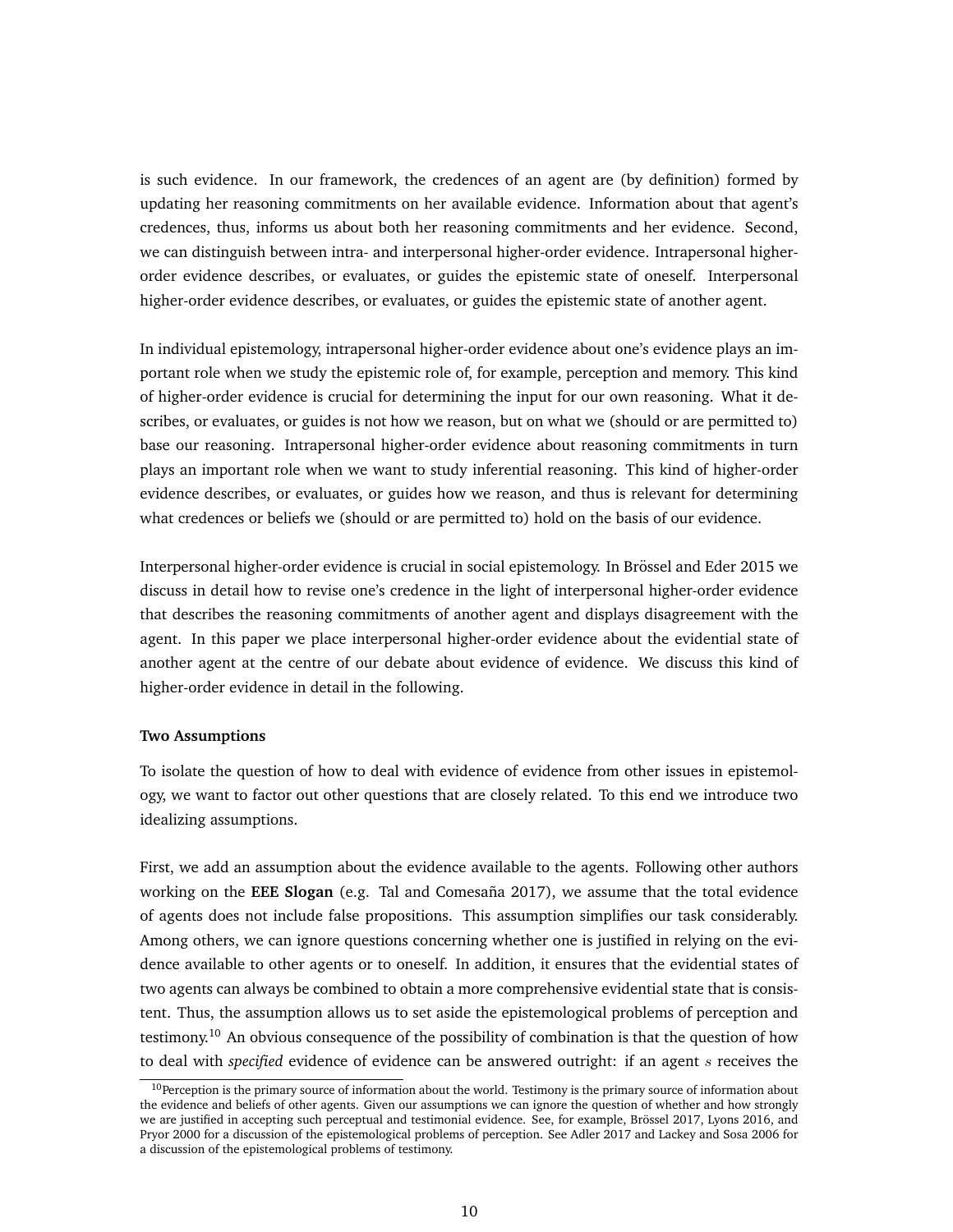higher-order evidence *e* that the total evidence of another agent s<sup>\*</sup>, tev<sub>s\*</sub>, contains the specified proposition  $e^*$ , then s should update her evidential state by including  $e^*$  in her total evidence. The remaining question is how to deal with evidence of *unspecified* evidence, namely evidence that states that some other agent has some evidence for  $p$  without specifying the exact evidential proposition that the other agent has. In the following we focus on evidence of unspecified evidence.

Second, we make the idealizing assumption that both agents—the first agent  $s$ , who receives higher-order evidence of the second agent  $s^*$ 's evidence, as well as  $s^*$ , who has first-order evidence in support of a proposition—have the same reasoning commitments (i.e.  $Pr_{R_s} = Pr_{R_{s*}}$ ) and that both of them are aware of this. For this reason, for the remainder of this paper we drop the subscripts for the agents when we speak of reasoning commitments. A consequence of this assumption and **Dyadic Bayesianism** is that both agents agree in their credences when they share the same body of total evidence. (Remember: according to **Dyadic Bayesianism** an agent's credence in a proposition equals the agent's reasoning commitments with respect to the proposition conditional on the total evidence of the agent.) This allows us to ignore questions concerning whether one is justified in relying on some other agent's reasoning capacities or rather on one's own reasoning capacities, and whether it is possible that agents have different but equally rational reasoning commitments. It also allows us to ignore questions concerning how to deal with cases of peer disagreement, namely cases in which equally rational agents who share the same body of evidence assign different credences to the same proposition in light of the same body of evidence—questions such as: Should one be steadfast or change one's credences in such a case? And if so, how should one revise one's credences? We want to avoid these debates here, but at the same time acknowledge that a comprehensive theory of evidence of evidence—which we cannot present in this paper—would engage with those questions. (We have already answered the latter question on how to change one's credence when one is required to find agreement in Brössel and Eder 2014.)

### **3.2 Evidence of Evidence as Higher-Order Evidence**

Now we are in a position to discuss possible characterizations of evidence of evidence as higherorder evidence that render the **EEE Slogan** correct.<sup>11</sup>

#### **A First Attempt at Characterizing Evidence of Evidence**

With the above account of epistemic states to hand, we are in a position to introduce characterizations of evidence of evidence for some proposition  $p$ . Before we concentrate on evidence of evidence for some proposition  $p$ , let us consider what makes evidence into evidence of evidence. We submit the following characterization:

 $11$ That we focus on this kind of evidence does not exclude that we are open to the possibility of there being different adequate characterizations of evidence of evidence. However, in this paper we are interested in particular characterizations that make the **EEE Slogan** correct. For an alternative approach see Dorst and Fitelson ms.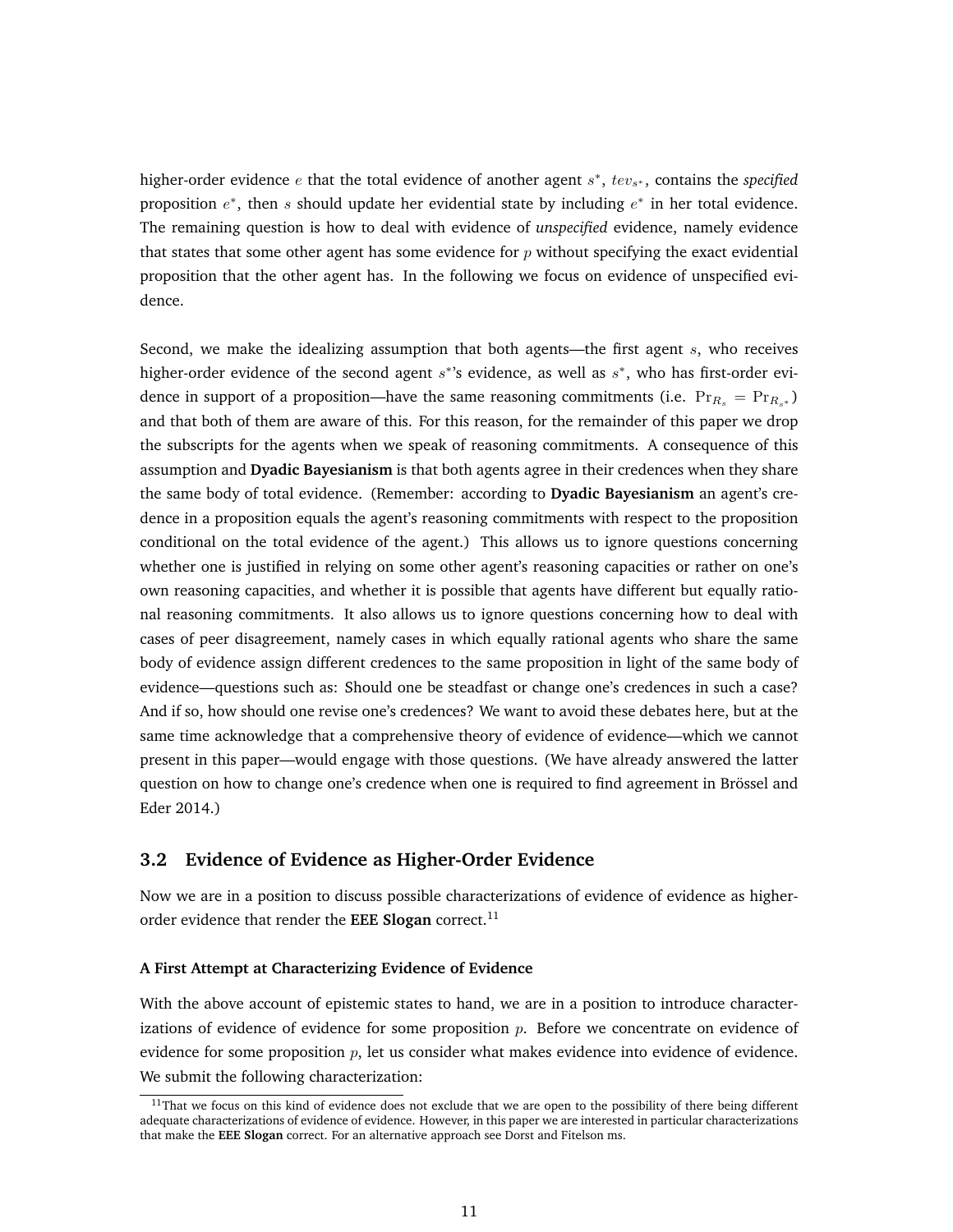- **A Characterization of EE** A proposition  $e$  is (higher-order) evidence of evidence for some agent  $s$ if and only if there is some agent  $s^*$  with epistemic state  $ES_{s^*} = \langle \Pr_R, tev_{s^*} \rangle$  such that either
	- 1. there is some (specified) proposition  $e^*$  such that  $e$  states that  $e^*$  is included in the total evidence of  $s^*$  (i.e.  $tev_{s^*} \models e^*$ ) [evidence of specified evidence] or
	- 2.  $e$  states that there is some (unspecified) proposition  $e^*$  that is included in the total evidence of  $s^*$  (i.e.  $tev_{s^*} \models e^*$ ) [evidence of unspecified evidence].

Now we can turn to the question of when such evidence of evidence is evidence of evidence for some proposition p. The main idea is this: we obtain evidence  $e$  of evidence  $e^*$  for a proposition p just in case  $e$  says that some agent  $s^*$  possesses some piece of evidence  $e^*$  that supports  $p$ .

We are interested in when and why we are permitted or even ought to change our credence when we have evidence that some agent possesses a piece of evidence. Often, we receive such evidence about other agents and not about ourselves. Thus, we focus on evidence of evidence that is interpersonal higher-order evidence of evidence. Strictly speaking, evidence of evidence can be intrapersonal evidence of evidence too. For example, we might obtain higher-order evidence saying that we forgot an unspecified proposition  $e^*$  that at an earlier time was implied by our evidence and that supported and still supports  $p$ . Arguably, this is evidence of evidence too. Nevertheless, in this paper we restrict ourselves to interpersonal higher-order evidence about evidential states and ignore this possibility. (If one feels this restriction is too severe, then one can simply treat agents at different time points as if they were different agents.) As a first pass at the notion of evidence of evidence for  $p$  let us consider the following characterization.

- **A Characterization of EE for**  $\bf{p}$  A proposition  $e$  is (higher-order) evidence of evidence for a proposition p for some agent s with epistemic state  $ES_s = \langle Pr_R, tev_s \rangle$  if and only if there is some (other)<sup>12</sup> agent s<sup>\*</sup> with epistemic state  $ES_{s^*} = \langle Pr_R, tev_{s^*} \rangle$  such that
	- 1. there is some (specified) proposition  $e^*$  such that  $e$  states that  $e^*$  is included in the total evidence of  $s^*$  (i.e.  $tev_{s^*} \models e^*$ ) and that  $e^*$  supports  $p$  (i.e.  $Pr_R(p|e^*)$  >  $Pr_R(p)$ ). [evidence of specified evidence for  $p$ ] or
	- 2.  $e$  states that there is some (unspecified) proposition  $e^*$  that is included in the total evidence of  $s^*$  (i.e.  $tev_{s^*} \models e^*$ ) and that this  $e^*$  supports  $p$  (i.e.  $Pr_R(p|e^*)$  >  $Pr_R(p)$ ). [evidence of unspecified evidence for  $p$ ].

This seems to be an apt characterization of evidence of evidence for some proposition  $p$  if we want to characterize it in a very general manner. It is important to note, however, that **A Characterization of EE for** p certainly does not render the **EEE Slogan** correct. There are various reasons for this: some concern misleading evidence, others shared evidence, and some concern the fact that it is easy to acquire evidence that supports a proposition. We explain this in the following.

 $12$ We add '(other)' to emphasize our focus on interpersonal higher-order evidence.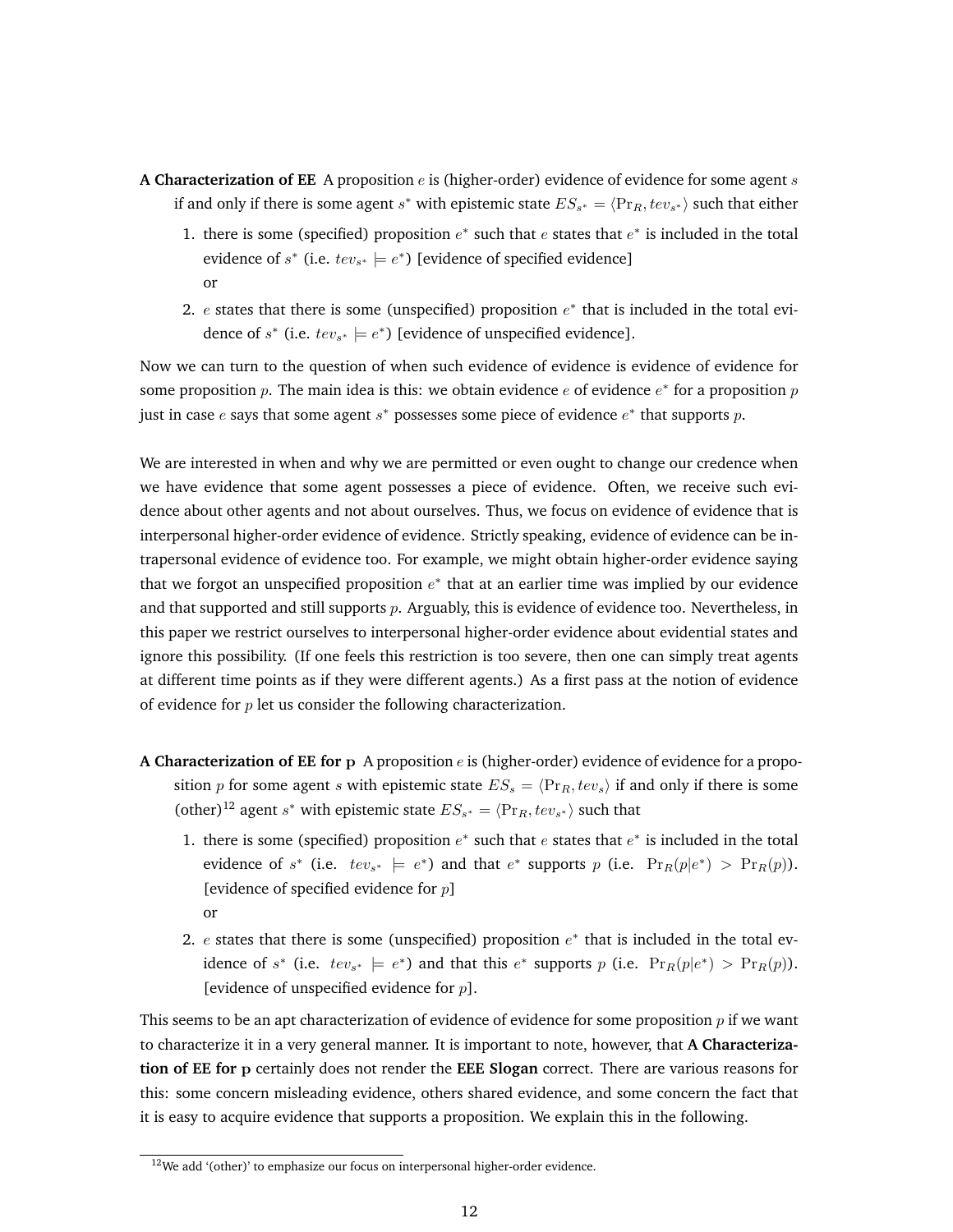According to **A Characterization of EE for** p, evidence of evidence that is known to be misleading evidence for a proposition is still evidence for the proposition. However, (higher-order) evidence of evidence for  $p$  that is known to be misleading evidence for  $p$  is certainly not evidence for that proposition. Consider the following example:

**Party Example** Suppose you learn  $e_1$ , which states that Ann's total evidence includes some unspecified evidence  $e^\ast$  that supports the proposition  $p_1$  that Ben will attend your party. However, Ben just called you to cancel because his partner has surprised him with concert tickets. In this case you do not take  $e_1$  to be evidence for  $p_1$ . Instead you would take  $e_1$  as what it is: higher-order evidence of Ann's misleading evidence for  $p_1$ .

Evidence of evidence for a proposition that is known to be misleading is certainly not evidence for the proposition: so the **EEE Slogan** is incorrect, given **A Characterization of EE for** p.

There are also other cases that make clear that the **EEE Slogan** is incorrect when evidence of evidence for  $p$  is understood as suggested by **A Characterization of EE for p.** Consider the following case, which involves evidence of shared evidence:

**Another Party Example** Suppose your total evidence supports the proposition  $p_1$  that Ben will attend your party. You then obtain higher-order evidence  $e_1$  that Ann has evidence that Ben will attend the party and that Ann and you *share* exactly the same evidence (including this higher-order evidence).

You receive (higher-order) evidence of evidence for the proposition that Ben will attend the party. But this would not change your credences in the proposition. This higher-order evidence does not support the proposition and, intuitively, it should not increase your credence in the proposition. Hence, the **EEE Slogan** would be obviously incorrect when evidence of evidence for  $p$  is understood as suggested by **A Characterization of EE for** p.

There is another way to see that the **EEE Slogan** cannot be correct when evidence of evidence for p is understood as suggested by **A Characterization of EE for** p. This is so because it is (too) easy to obtain (higher-order) evidence of evidence for a proposition  $p$ . In particular, when we receive evidence of evidence, almost always we receive evidence of evidence for  $p$ . Suppose you receive evidence that another agent  $s^*$ 's total evidence  $tev_{s^*}$  implies a proposition  $e^*$ . Then you also obtain evidence that this agent's total evidence implies  $(e^* \vee p)$ , which almost always supports p.  $((e^* \vee p)$  is a logical consequence of p and logical consequences of some proposition always support it.) So almost always, evidence of evidence comes with some evidence of evidence for  $p$ , and we certainly do not want to say that all of this evidence is evidence for  $p$ , whatever  $p$  is. In addition, a characterization of evidence of the evidence of another agent should not be one where insignificant parts of this agent's entire body of total evidence are taken into consideration, it should be evidence of evidence that is determinant for the agent's current credence in that proposition. More specifically, given this evidence, the rest of the agent's total evidence should be (probabilistically) irrelevant for the agent's credence in the proposition in question.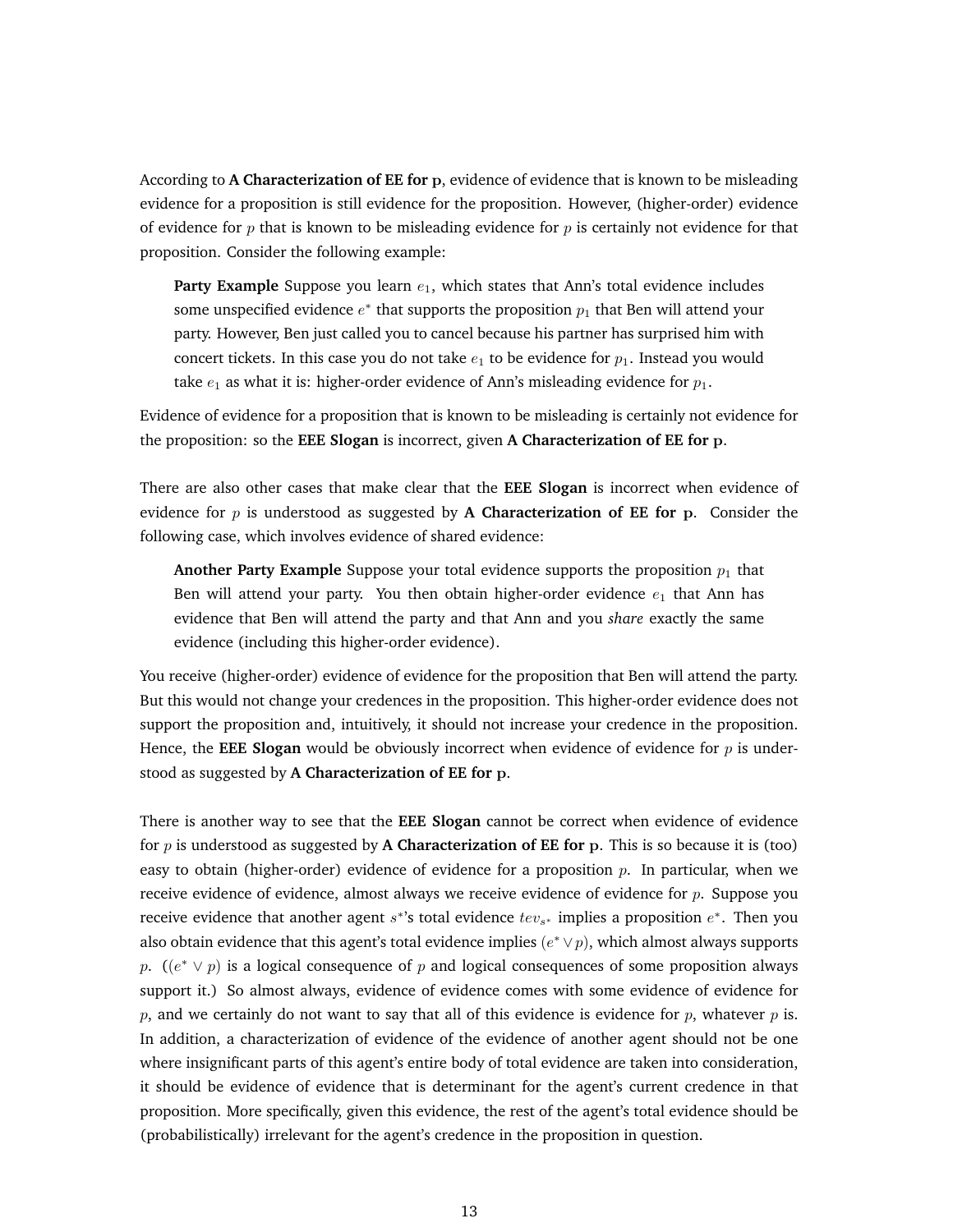#### **Our Characterization of Evidence of Evidence**

As emphasized several times, the entire investigation here is devoted to answering when and why we may or should revise our credences in the light of evidence of evidence. For this reason, we are interested in higher-order evidence of *new* or *unknown* evidence for p, that is to say evidence of evidence for p that is part of the total evidence of some (other) agent, but that is *unknown* to us. For this reason we are also interested in evidence of evidence that is sufficiently significant for our credence in  $p$ , and ideally sufficiently relevant to determine our credence in  $p$ . Only when the unspecified evidence is sufficiently significant for  $p$  for the agent who possesses it, can it be significant for the agent who merely receives higher-order evidence of the existence of such evidence for  $p$ .

In the following we rephrase **A Characterization of EE for** p in line with the above considerations. The new characterization of evidence of evidence understands evidence of evidence as (higherorder) evidence which states that there exists an *unknown* piece of evidence for a proposition that is possessed by another agent. (Remember that **A Characterization of EE for** p does not require that the evidence is unknown to the agent who receives the evidence of evidence for  $p$ .) The other agent's credence in the proposition given the agent's total evidence is higher than one's credence in it given one's total evidence. This reflects that the other agent's total evidence increases the support of the proposition in comparison to one's total evidence. In accordance with this, we propose to revise the above characterization as follows:

- **Our Characterization of EE for** p A proposition e is (higher-order) evidence of *unknown* evidence for a proposition p for some agent s with epistemic state  $ES_s = \langle Pr_R, tev_s \rangle$  if and only if there is some (other) agent  $s^*$  with epistemic state  $ES_{s^*} = \langle \text{Pr}_R, tev_{s^*} \rangle$  such that
	- 1. there is some (specified) proposition  $e^*$  such that  $e$  states that proposition  $e^*$  is included in the total evidence of  $s^*$  (i.e.  $tev_{s^*} \models e^*$ ) but not in the total evidence of s (i.e. tev<sub>s</sub>  $\nvdash e^*$ ) such that  $Pr_{Cr_{s^*}}(p) = Pr_R(p|e^*)$  >  $Pr_R(p|tev_s) = Pr_{Cr_s}(p)$ . [evidence of unknown specified evidence for  $p$ ] or
	- 2.  $e$  states that there is some (unspecified) proposition  $e^*$  included in the total evidence of  $s^*$  (i.e.  $tev_{s^*} \models e^*$ ) but not in the total evidence of s (i.e.  $tev_s \not\vdash e^*$ ) such that  $\Pr_{Cr_{s^*}}(p) = \Pr_R(p|e^*)$  >  $\Pr_R(p|tev_s) = \Pr_{Cr_s}(p)$ . [evidence of unknown unspecified evidence for  $p$ ].

With this characterization to hand, we can study which specification(s) of the **EEE Slogan** can be turned into a tenable principle. Before doing so, let us explain why **Our Characterization of EE for** p captures one important and intuitive conception of *evidence of evidence* correctly. First, not just any evidence about the evidential state of (another) agent is evidence of evidence in the above sense. Given the above characterization, it is required that the higher-order evidence  $e$ claims that there is some (specified or unspecified) evidence  $e^*$  included in the evidential state of  $s^*$  that is unknown to the agent s. Since this evidence is unknown to s it might change  $s$ 's credence in p. Second, the evidence (specified or unspecified)  $e^*$  is determinant for the agent  $s^*$ 's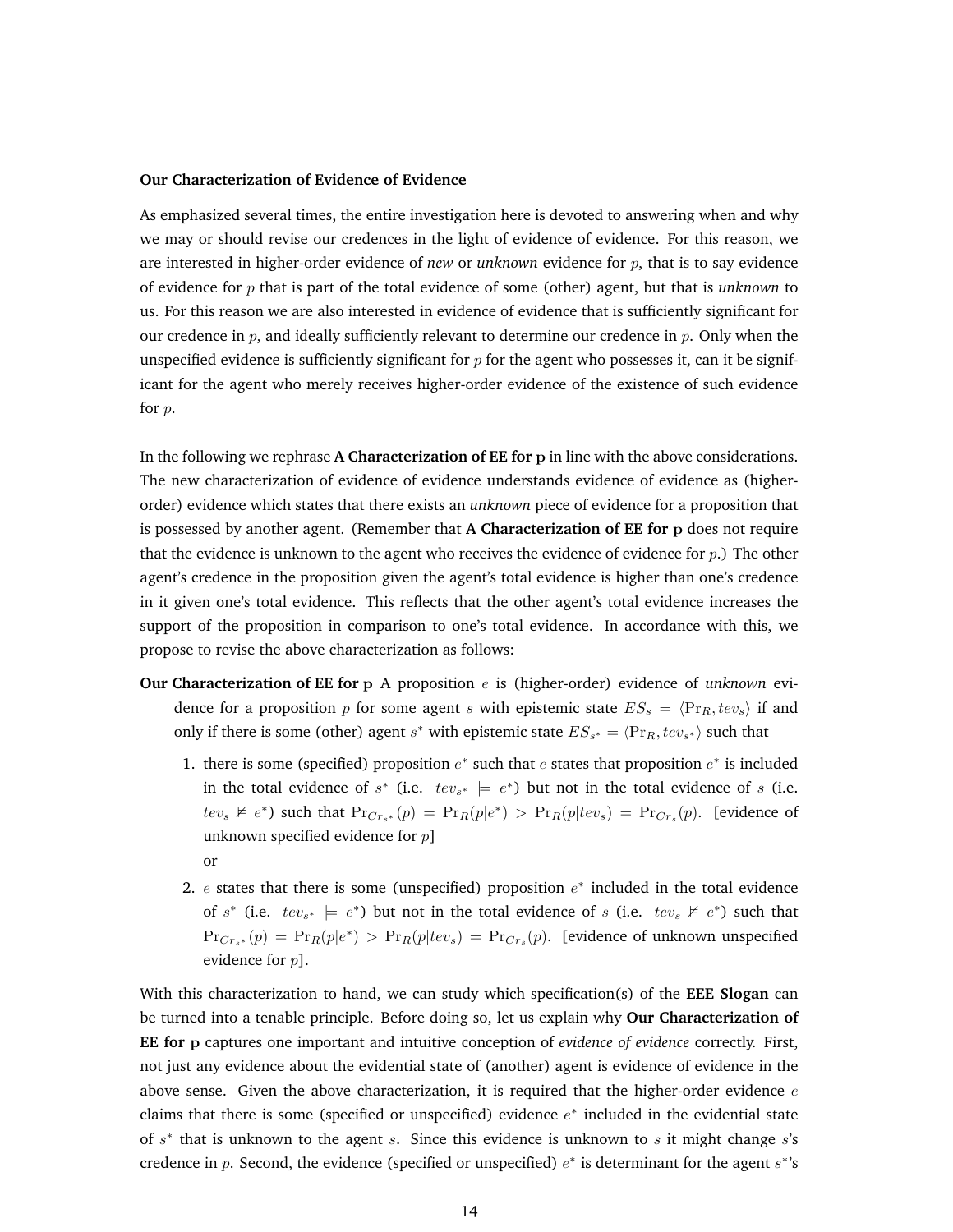credence, this being ensured by the assumption that  $Pr_{Cr_{s^*}}(p) = Pr_R(p|e^*)$ ; given  $e^*$ , the rest of s ∗ 's total evidence is probabilistically irrelevant to p. **Our Characterization of EE for** p is a very strong conception of evidence of evidence for p. For many possible usages, **A Characterization of EE for** p might be more fruitful, especially if we want to distinguish various forms of evidence of evidence, independently of the question whether these notions underwrite a version of the **EEE Slogan**. However, **Our Characterization of EE for** p is a very promising one for finding a correct specification of the **EEE Slogan**.

## **4 New Specifications of the EEE Slogan**

Given **Our Characterization of EE for** p, we know in advance that evidence of evidence for p informs the agent  $s$  that the total evidence of the second agent  $s^*$  contains some proposition not already contained in the evidence of s. This assumption amounts to:  $\mathit{tev}_s \nvDash \mathit{tev}_{s^*}$ . Now we need to distinguish two cases. In the first case, the second agent  $s^*$  possesses all the evidence that the first agent s already possesses and more, that is:  $tev_{s*} \models tev_s$ . In this case the agent s receives—what we refer to as—*evidence of more comprehensive evidence*. In the second case, s herself possesses evidence that the second agent s<sup>\*</sup> does not possess, that is:  $tev_{s*} \not\vDash tev_s$ . In this second case s receives—what we refer to as—*evidence of complementary evidence*.

#### **4.1 Evidence of More Comprehensive Evidence**

## **Case 1**  $tev_{s^*} \models tev_s$  (and  $tev_s \not\vdash tev_{s^*}$ )

Suppose agent  $s$  obtains the higher-order evidence  $e$  which states that  $s^*$  possesses all the evidence of agent  $s$  and some additional unspecified proposition  $e^*$  that is not included in the total evidence of  $s$  and that  $Pr_{Cr_{s^*}}(p) = Pr_R(p|tev_{s^*}) > Pr_R(p|tev_s) = Pr_{Cr_s}(p)$ . This is a case in which the second agent  $s^*$  is better informed than the first agent  $s$  and has a higher credence in  $p. s^*$ possesses more evidence and, after receiving the higher-order evidence  $e$ , s knows this. Should agent s increase her credence in  $p$  in the light of the higher-order evidence  $e$ ?

Without our idealizing assumption that both agents have identical reasoning commitments, we do not think that the answer should be an unequivocal 'Yes'. If, for whatever reason,  $s$  mistrusts the reasoning commitments of agent  $s^*$ , then  $s$  should not increase her credence in  $p$ . Obtaining evidence of evidence that  $s^*$  takes to be relevant for  $p$  is not evidence for  $p$  if we have reasons to believe that  $s^*$  is mistaken about whether her more comprehensive evidence is probabilistically relevant for  $p$ . For example, very often patients have more evidence about their illnesses or injury than physicians; the patient knows where it hurts and how much, how badly her ankle bent when she landed, etc. But even then, physicians rarely feel they should defer in their judgement to the credences of the patient. Instead they convince patients to share their evidence so that they can apply their (medical experts) reasoning commitments to it (and if necessary commission further inquiries and tests). The reason for this is simple: physicians mistrust the reasoning commitments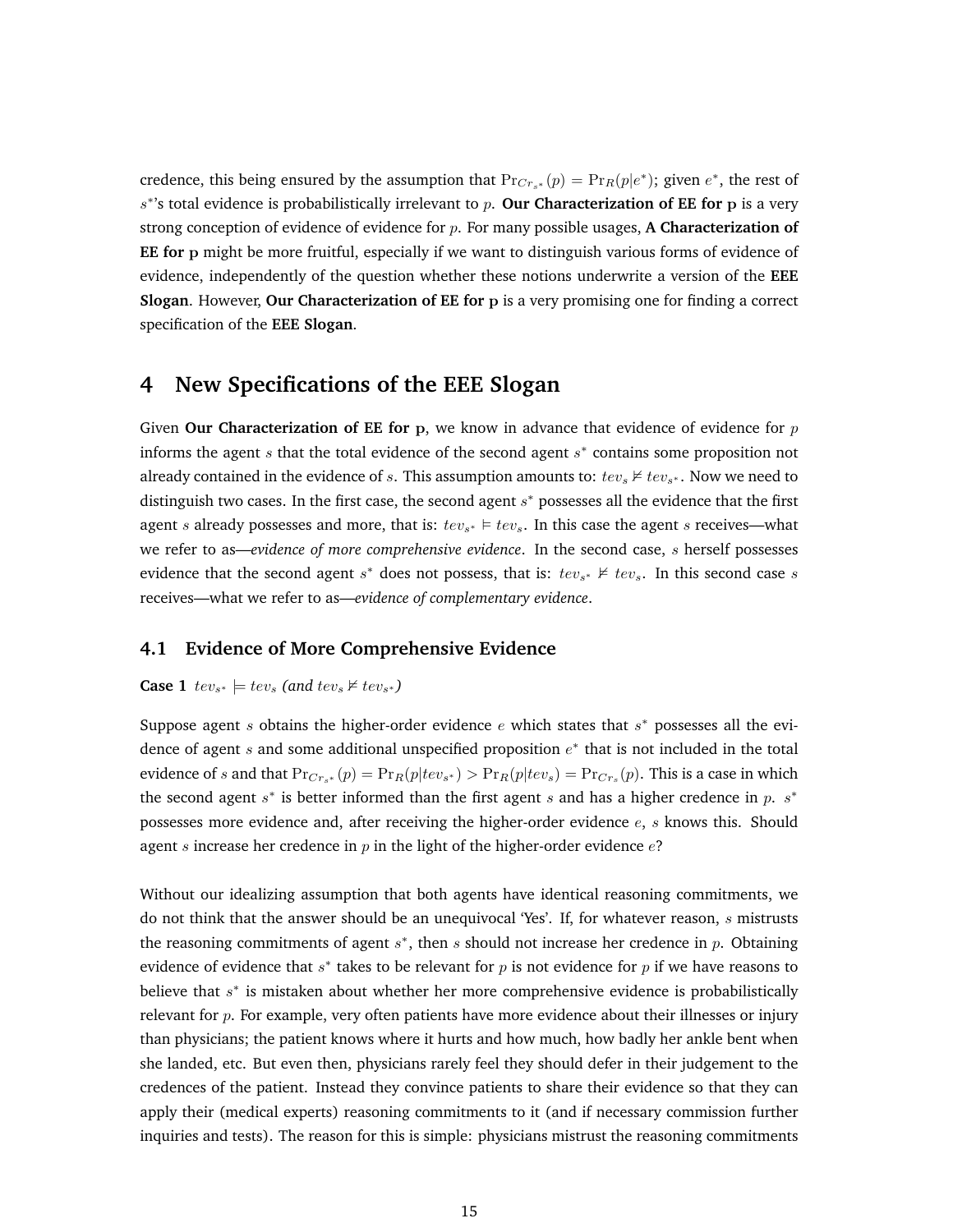of their patients, and more often than not they are right in doing so.

Given our simplifying assumption that both agents have identical reasoning commitments, we would answer the above question (i.e. should the agent s increase her credence in  $p$  in the light of the higher-order evidence  $e$ ?) with an unequivocal 'Yes'. The reason is that if both agents employ the same reasoning commitments, then the **EEE Slogan** has a similar spirit as van Fraassen's (1984) reflection principle,<sup>13</sup> which we want to rephrase here in our terminology as a coherence principle for reasoning commitments.

**Reflection for Reasoning Commitments** An agent  $s$ 's reasoning commitments  $Pr_R$  commit her to a credence r with respect to a proposition  $p$  conditional on the following evidence: there is a proposition  $e^*$  such that s's reasoning commitments concerning s's credence in  $p$  given  $e^*$ say that it should be  $r$  and that  $e^*$  is her future total evidence,

More formally:  $Pr_R(p|\exists e^* [Pr_R(p|e^*) = r \wedge e^* = tev_s^{Future} \wedge e^* \models tev_s^{Current}]) = r$ 

if  $s$  is certain that her future self is not misinformed (i.e. has no false evidence).

This reflection principle is obviously relevant for the **EEE Slogan**: we only need to assume that it is irrelevant whose evidence  $e$  is—that is, whether it is agent s's future evidence or agent s\*'s current evidence. In this paper we set aside questions concerning the reliability and trustworthiness of agents, and have assumed that all evidence is true. Given this assumption, it should be irrelevant whose evidence it is as long as it is logically stronger and, thus, more informative.<sup>14</sup> In such cases, it seems advisable to defer to the other agent's credences; they are better informed than we are and they are using the same reasoning commitments to form their credences. In the light of these assumptions, we can slightly reformulate the principle to obtain a tenable specification of the **EEE Slogan**:

**Evidence of More Comprehensive Evidence is Evidence** An agent s's reasoning commitments

 $Pr_R$  commit her to a credence r with respect to a proposition p conditional on the following

**Reflection** Agent s's current credence in p on the condition that her future credence in p is  $r$ , should be  $r$ ,

Formally:  $Pr_{Cr_s}^{Current}(p|Pr_{Cr_s}^{Future}(p) = r) = r$ 

if the following three conditions are satisfied:

- 1.  $s$  is certain that her future self is not misinformed (no false evidence).
- 2. s is certain that her future self has more information than she has now.
- 3. s believes that her future credence is obtained by rational updating.

In the literature this principle is often interpreted as a coherence principle between your current credences and your anticipated future credences (Huttegger 2013, Titelbaum forthcoming).

Our **Reflection for Reasoning Commitments** below relies on the idea that if the agent's future credences are different, this must be due to the fact that the agent will receive some unspecified evidence and that she will change her credences in response to this evidence as required by **Dyadic Bayesianism**, namely by forming her credences by conditionalizing her reasoning commitments on her total evidence including this unspecified future evidence. The latter assumption is the reason why we do not need to assume that one's future credences are obtained by rational updating. Instead, we can be explicit about the assumption that one's future evidence implies one's old evidence (and is thus more informative). Our **Reflection for Reasoning Commitments** also makes it obvious that this is a coherence principle for one's reasoning commitments. It requires the commitment to reason in accordance with your reasoning commitments whatever unspecified evidence will come along in the future.

<sup>14</sup>Cartesians in the sense of Barnett (forthcoming) might uphold this or a similar principle even if give up the assumption that all evidence is true, since they defend perceptual impartiality. Dogmatists like Pryor (2000) presumably will ultimately reject it, because they believe we should give some kind of priority to our own perceptual experiences.

 $13$ The standard formulation of this principle is in terms of credences and reads as follows: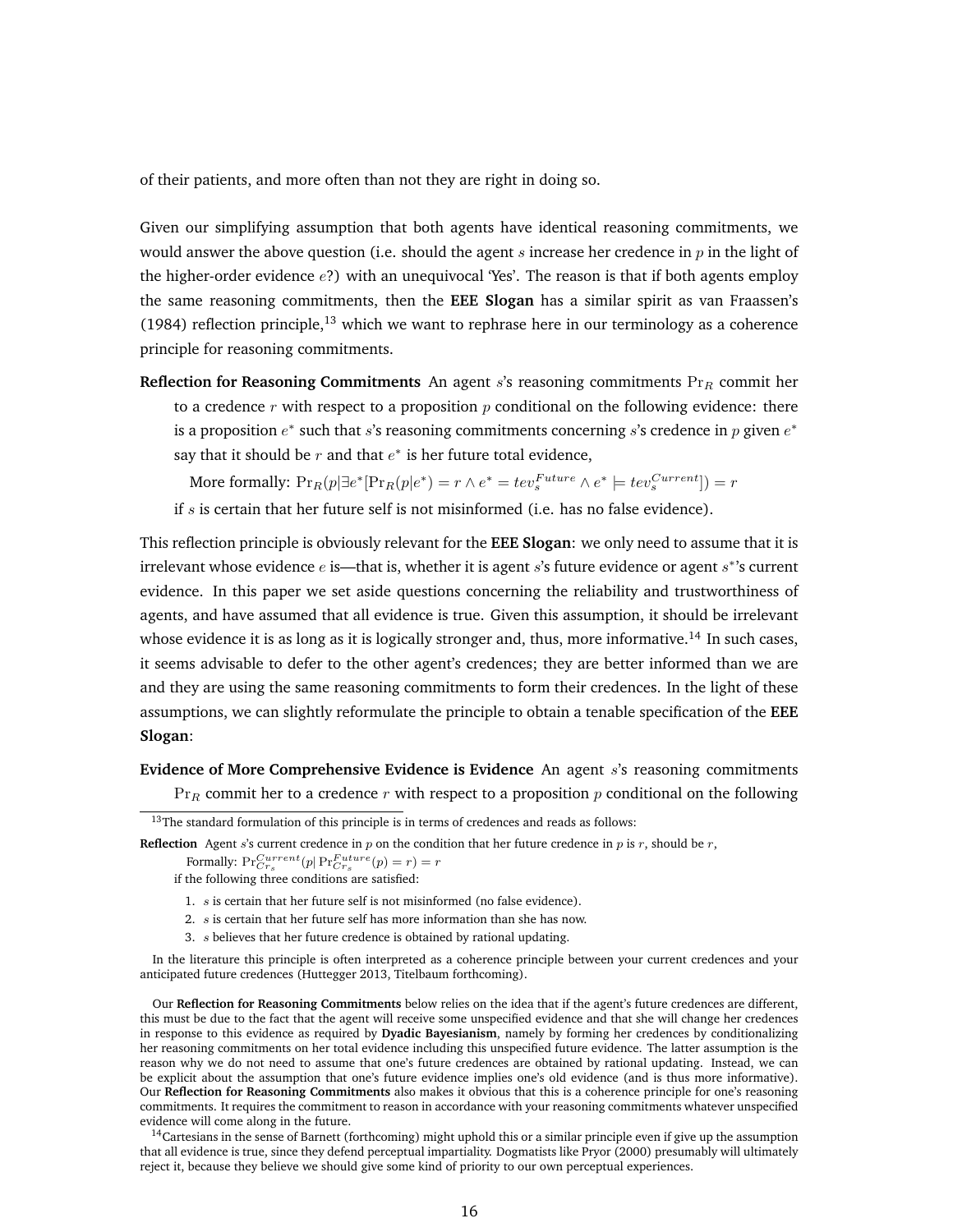evidence: there exists a proposition  $e^*$  such that s's reasoning commitments concerning s's credence in  $p$  given  $e^*$  say that it should be  $r$  and that  $e^*$  is the more comprehensive total evidence of another agent  $s^*$ .

More formally:  $Pr_R(p|\exists s^* \exists e^* [Pr_R(p|e^*) = r \wedge e^* = tev_{s^*} \wedge e^* \models tev_s^{Current}]) = r$ 

This specification of the **EEE Slogan** seems to us as plausible as the above **Reflection for Reasoning Commitments** (and van Fraassen's reflection principle discussed in n. 13), and it is subject to similar qualifications and restrictions. In addition, we see how evidence of more comprehensive evidence for  $p$  can provide you with relevant information to increase your credence in  $p$ . Suppose e is higher-order evidence of more comprehensive evidence for  $p$ . Then  $e$  claims that there is some (specified or unspecified) proposition  $e^*$  included in the total evidence of  $s^*$  (i.e.  $tev_{s^*} \models e^*$ ) but not in the total evidence of s (i.e.  $tev_s \not\vdash e^*$ ) and that  $r = \Pr_{Cr_{s^*}}(p) = \Pr_R(p|tev_{s^*}) >$  $\Pr_R(p|tev_s) = \Pr_{Cr_s}(p).$  If we now add our assumption that  $tev_{s^*} \models tev_s,$   $e$  implies the proposition that we need to apply the above principle:  $\exists s^* \exists e^* [\Pr_R(p|e^*) = r \land e^* = tev_{s^*} \land e^* \models tev_s^{Current}]$ . And when we apply the principle we defer to the agent  $s^*$  with more evidence. Thus, higher-order evidence of (specified or unspecified) more comprehensive evidence for  $p$  is evidence for  $p$ .

### **4.2 Evidence of Complementary Evidence**

Let us consider cases in which both agents possess evidence that the other agent does not possess; here both agents possess complementary evidence.

## **Case 2**  $tev_{s}$ <sup>★</sup>  $tev_{s}$  (and  $tev_{s}$  ⊭  $tev_{s*}$ )

The majority of instances in which we would like to refer to the **EEE Slogan** to determine whether we should revise our credences are such that both agents have complementary pieces of evidence. We have already discussed some of these instances: first, recall Feldman's **Criminal Case Example**, where he asked us to consider 'two suspects in a criminal case, Lefty and Righty' and the 'two detectives investigating the case, one who has the evidence about Lefty and one who has the evidence incriminating Righty' (Feldman 2007, p. 208). Feldman then notes that, upon finding out that the other detective has evidence incriminating the other suspect, each detective is required to suspend judgement. Second, consider the example of Hanna observing Carina studying the content of the fridge. Presumably, Carina does not have all the evidence that Hanna, her partner, has. When Carina returns from the fridge she possesses an important piece of evidence that Hanna is missing. In the following we discuss whether one should revise one's credences in the light of (higher-order) evidence of unknown (specified or unspecified) complementary evidence. Before we do so, let us consider how a Bayesian agent forms her credences in the light of her total evidence.

Assume again that we measure evidential support with the help of the log-likelihood measure,  $l$ , of confirmation or evidential support (Fitelson 1999), which we introduced before. It is known that the agent's credence in p in the light of the agent's total evidence  $tev<sub>s</sub>$  is a function from her reasoning commitments  $Pr_R(p)$  (which correspond to some extent to her a priori credence in p)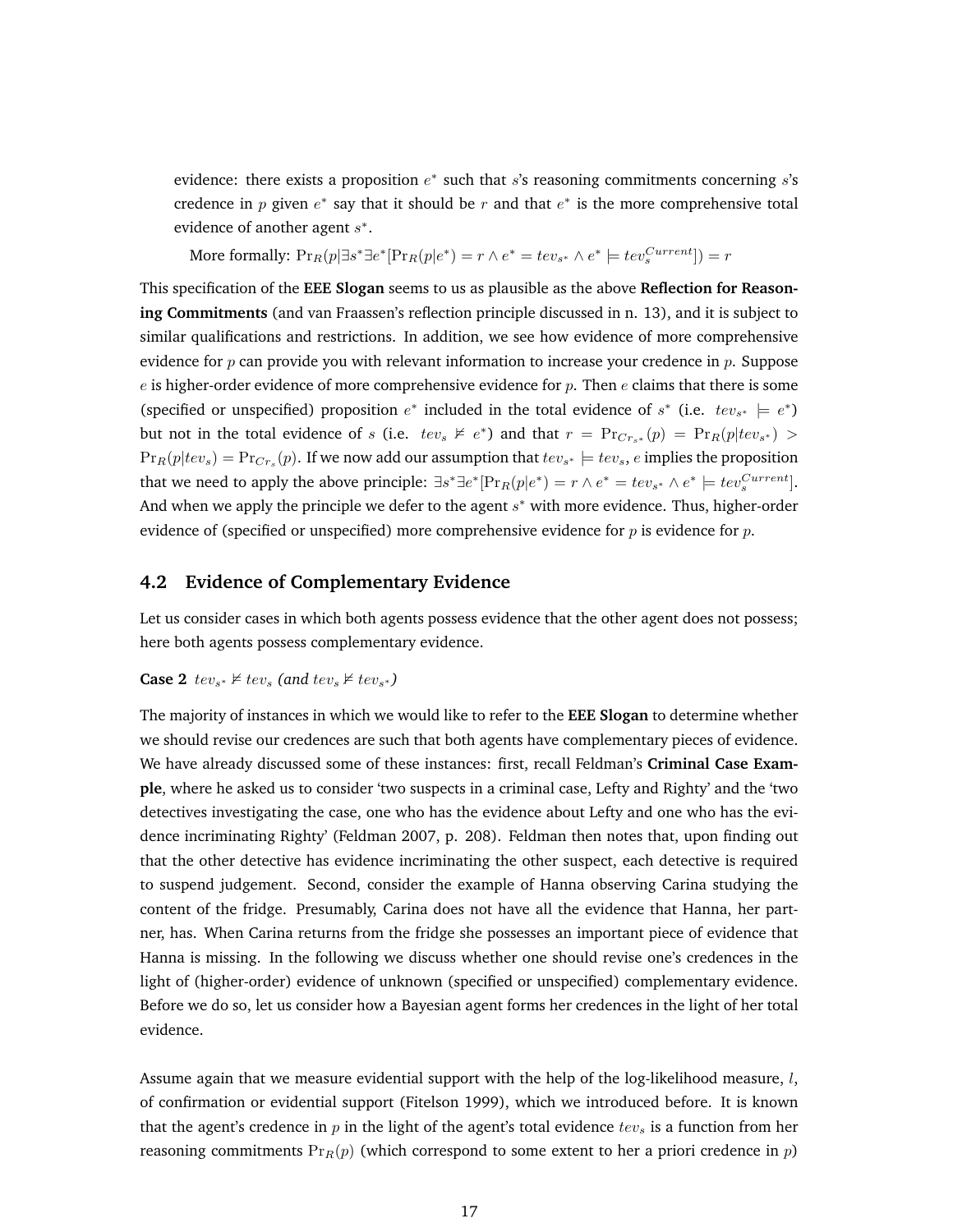and the evidential support p receives from  $tev_s$ ,  $l(p, tev_s)$ .<sup>15</sup> The higher the support  $l(p, tev_s)$ , the higher the resulting credence.

Let us first study how we could incorporate evidence from other agents if we receive evidence of *unknown* specified evidence for p. (This will later also help us to better understand how to revise one's credence in the light of evidence of *unknown, unspecified*, complementary evidence.) In particular, let this evidence say that the specified proposition  $e^*$  is part of the total evidence of the second agent  $s^*$  and suppose agent  $s$ 's total evidence is  $tev_s$ . Remember, we assume that all evidence is true and that one can fully rely on the pieces of evidence included in someone's evidential state. Thus, agent  $s$  would simply add  $e^*$  to her current total body of evidence and update her credences accordingly. Then one can prove the following for the log-likelihood measure of evidential support (Brössel 2015):

#### **Theorem**

$$
l(p,tev_s \wedge e^*) = l(p,tev_s) + l(p,e^*) + \log\Big[\frac{\frac{\Pr_R(tev_s \wedge e^*|p)}{\Pr_R(tev_s|p) \times \Pr_R(e^*|p)}}{\frac{\Pr_R(tev_s \wedge e^*|\neg p)}{\Pr_R(tev_s \wedge e^*|\neg p)}}\Big]
$$

This theorem shows that the effect of adding  $e^*$  to s's total evidence concerning the proposition  $p$ depends on three factors:

1. to which degree  $tev_s$  supports  $p$ :

$$
l(p,tev_s) = \log\Big[\frac{\text{Pr}_R(tev_s|p)}{\text{Pr}_R(tev_s|\neg p)}\Big]
$$

2. to which degree  $e^*$  supports  $p$ :

$$
l(p,e^*) = \log\Big[\frac{\text{Pr}_R(e^*|p)}{\text{Pr}_R(e^*|\neg p)}\Big]
$$

3. to which degree the total evidence of  $s$  and the new evidence  $e^*$  cohere with each other in the light of p and in the light of  $\neg p$  (in the sense of probabilistic coherence introduced in Shogenji 1999):

$$
\log\bigg[\frac{\frac{\Pr_R(tev_s\wedge e^*|p)}{\Pr_R(tev_s|p)\times\Pr_R(e^*|p)}}{\frac{\Pr_R(tev_s\wedge e^*|\neg p)}{\Pr_R(tev_s|\neg p)\times\Pr_R(e^*|\neg p)}}\bigg]
$$

If the sum of the latter two factors is greater than 0, then adding  $e$  to  $s$ 's total evidence would result in obtaining evidential support for  $p$ , and thus to increasing s's credences in  $p$  (when compared with s's credences in p given tev<sub>s</sub> alone). If they are negative, then this would result in counter-support, and thus in a decrease of s's credence (when compared with s's credences in  $p$ 

$$
\Pr_{Cr_s}(p) = \Pr_R(p|tev_s) = \frac{e^{\frac{1}{2}l(p,tev_s)} \Pr_R(p)}{e^{\frac{1}{2}l(p,tev_s)} \Pr_R(p) + e^{\frac{1}{2}l(\neg p,tev_s)} \Pr_R(\neg p)}
$$

 $15$ The exact expression is not required in the main part of the paper, and would hinder readability: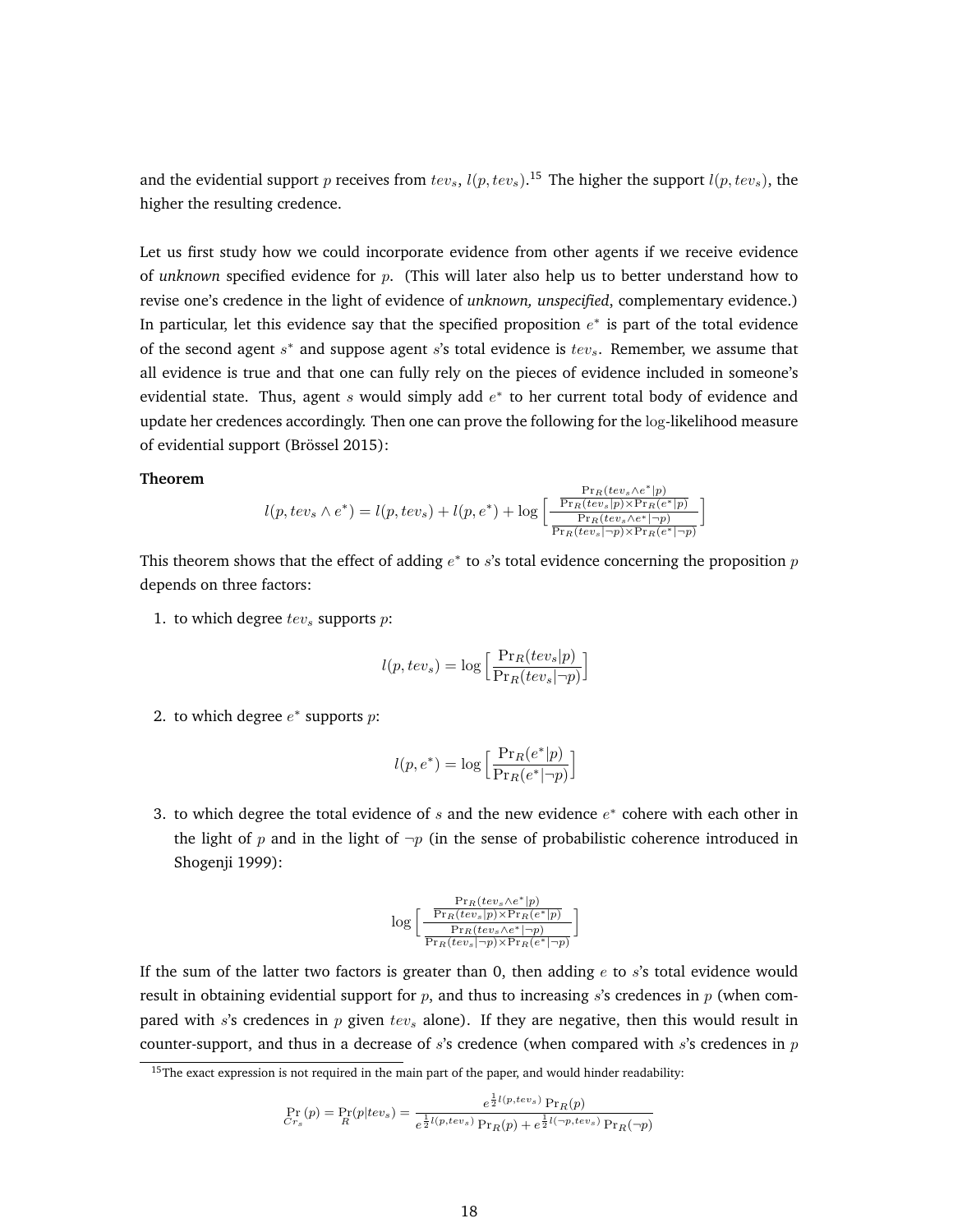given  $tev<sub>s</sub>$  alone).

This shows that even if we assume **Our Characterization of EE for** p and restrict the application of the **EEE Slogan** to evidence e of *unknown specified* evidence e ∗ for p, the **EEE Slogan** is not correct in general. If the proposition  $e^*$  does not cohere with the rest of the one's total evidence in the light of  $p$ , then this additional evidence will not increase our credence. And since the evidence e of evidence reports to the agent s which specified proposition  $e^*$  is included in the other agent  $s^*$ 's evidence,  $s$  herself needs to determine what her credence in  $p$  should be in the light of  $e^* \wedge t e v_s$ .

Let us ask whether one should revise one's credence in  $p$  even if the evidence of specified evidence of the other agent for p is replaced by evidence of unspecified evidence. Perhaps the **EEE Slogan** holds, if it is restricted to evidence of unspecified evidence for  $p$ . We would want to include this unspecified evidence, since we assumed (for the purpose of the paper) that the other agent's evidence is true and that this agent uses the same reasoning commitments as we do. How should we revise our credence in  $p$ ? The answer depends on the third factor: how well do the pieces of evidence cohere with each other in the light of the proposition  $p$ , and how well do they cohere with each other in the light of  $\neg p$ .

If we had reasons to assume that the third factor is neutral or even positive for the unspecified complementary evidence, then we would be justified in assuming that overall this complementary evidence would increase our credence in  $p$ . If we had reasons to assume that it is negative, however, we would not be justified in assuming that the unspecified complementary evidence would increase our credence. The important insight is this: even (higher-order) evidence of unknown, unspecified, complementary evidence is not always evidence. Even assuming **Our Characterization of EE for** p, the **EEE Slogan** is not correct in general.

Indeed, with this observation as a guide, it is easy to construct examples that demonstrate how higher-order evidence of unknown unspecified complementary evidence for some proposition  $p$ can be but also can fail to be evidence for  $p$ . Let us start with two positive examples.

**A More Detailed Milk Example** Assume the total evidence of Hanna,  $tev_{Hanna}$ , is irrelevant for the question of whether  $p_1$ : there is milk in the fridge. Then Hanna sees Carina searching the fridge for milk and returning empty handed. Thereby Hanna obtains (higher-order) evidence of unknown, unspecified, complementary evidence for  $\neg p_1$ . That is, that there is some proposition  $e^*$  that is included in the total evidence of Carina (i.e.  $tev_{Carina} \models e^*$ ) but not in the total evidence of Hanna (i.e.  $tev_{Hanna} \nvDash e^*$ ) such that  $Pr_{Cr_{Carina}}(\neg p_1)$  $\Pr_R(\neg p_1|e^*)>\Pr_R(\neg p_1|tev_{Hanna})=\Pr_{Cr_{Hanna}}(\neg p_1).$  Here it is safe to assume that whatever the content of  $e^*$  is, the probability of  $tev_{Hanna}$  is independent of  $e^*$  on the condition of  $p_1$ and  $\neg p_1$ , and thus that the relevant factor is neutral. In this case the (higher-order) evidence of unspecified, complementary evidence is evidence for  $\neg p_1$ .

Even stronger support for some proposition  $p$  can be obtained by unknown, unspecified comple-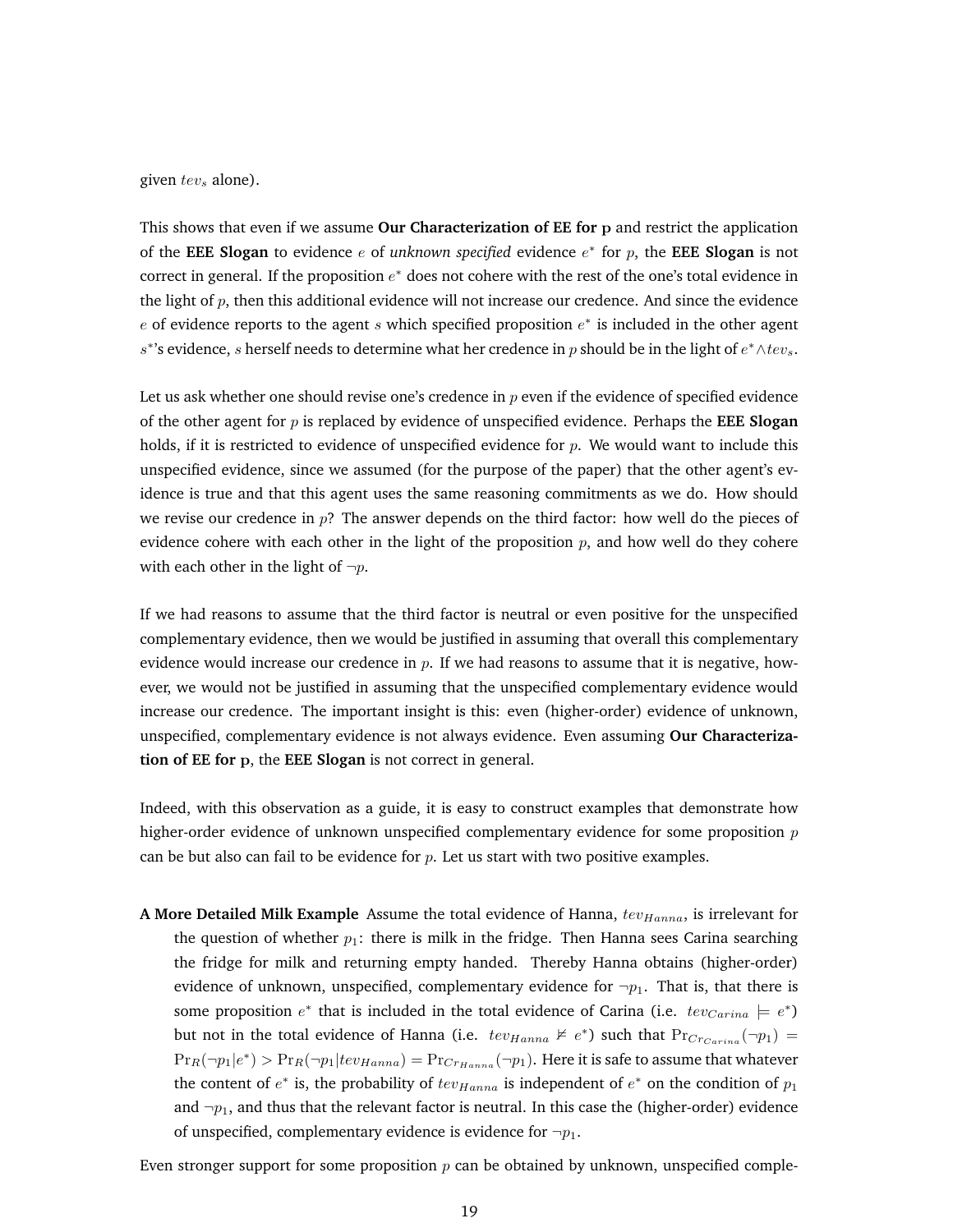mentary evidence  $e^*$  for the proposition in question, if one has reason to assume that it coheres with the rest of one's evidence in the light of p (at least more so than in the light of  $\neg p$ ). For such a case, let us look at a second example.

**Lazy Referees Example** Suppose two lazy referees need to review the intermediary report of a research project and they decide to divide the whole report in two parts and each assess only one part. The first referee, Silvia, studies the quantity and quality of the published articles, the second referee, Wolfgang, assesses all other criteria for a successful research project. Then they meet again and find out that both their total evidence supports  $p_1$ , the proposition that the research project has been run successfully in the past. Silvia received evidence  $e$  and e supports  $p_1$ . Now Silvia learns that Wolfgang obtained some unspecified complementary evidence  $e^*$  that also supports  $p_1$ . (Let us assume that all their other evidence is irrelevant to the question of whether or not  $p_1$ .) The fact that they received evidence from diverse areas and that they both came to the conclusion that  $p_1$  leads referee Silvia to expect that her specified evidence  $e$  and the unspecified evidence  $e^*$  of Wolfgang are coherent in light of the assumption that  $p_1$ , and very incoherent under the assumption that  $\neg p_1$ .

Thus, in this example it seems appropriate that Silvia considerably increases her credence in  $p_1$ . She has received evidence  $e$  for  $p_1$  and higher-order evidence of unknown unspecified evidence  $e^*$ for  $p_1$ , and she can assume that only the hypothesis  $p_1$  renders these distinct pieces of evidence (the specified and the unspecified evidence) coherent. Thus, all three factors mentioned in the above **Theorem** are positive, and she should considerably increase her credence in  $p_1$ .

Finally, let us consider a negative case that shows that the **EEE Slogan** is incorrect for some higherorder evidence of unknown, unspecified, complementary evidence; let us consider a variation of Feldman's **Criminal Case Example**:

**Another Criminal Case Example** Suppose Melina is a detective in a case similar to Feldman's criminal case. Melina believes that she has considered all evidence  $e$  that is relevant to the question at hand, and that e points clearly in the direction of  $p_1$ , the proposition that Lefty is the culprit. Melina has refused, however, to consider evidence offered to her by the chief of police, because Melina knows that the chief is engaged in a secret love affair with Lefty. Then suppose the second detective Vincent states that he has collaborated with the chief of police and that they found evidence  $e^*$  that incriminates Righty—as opposed to Lefty. Thus, Melina receives higher-order evidence of unspecified, complementary evidence in favour of  $\neg p_1$ . For Melina it is reasonable to assume that all of this unspecified evidence  $e^*$  is true but misleading (the witnesses might be lying, the coroner might be paid off, the police might have planted evidence). Part of Melina's evidence indicates that her evidence  $e$  and the unspecified evidence  $e^*$  are incoherent given the assumption  $\neg p_1$ , but coherent given the assumption  $p_1$ . After all,  $p_1$ , that Lefty is the culprit, and the knowledge about the secret love affair predict not only her evidence but also why Vincent found all the (misleading) evidence pointing at Righty, but none of the evidence for  $p_1$ . So in this case higher-order evidence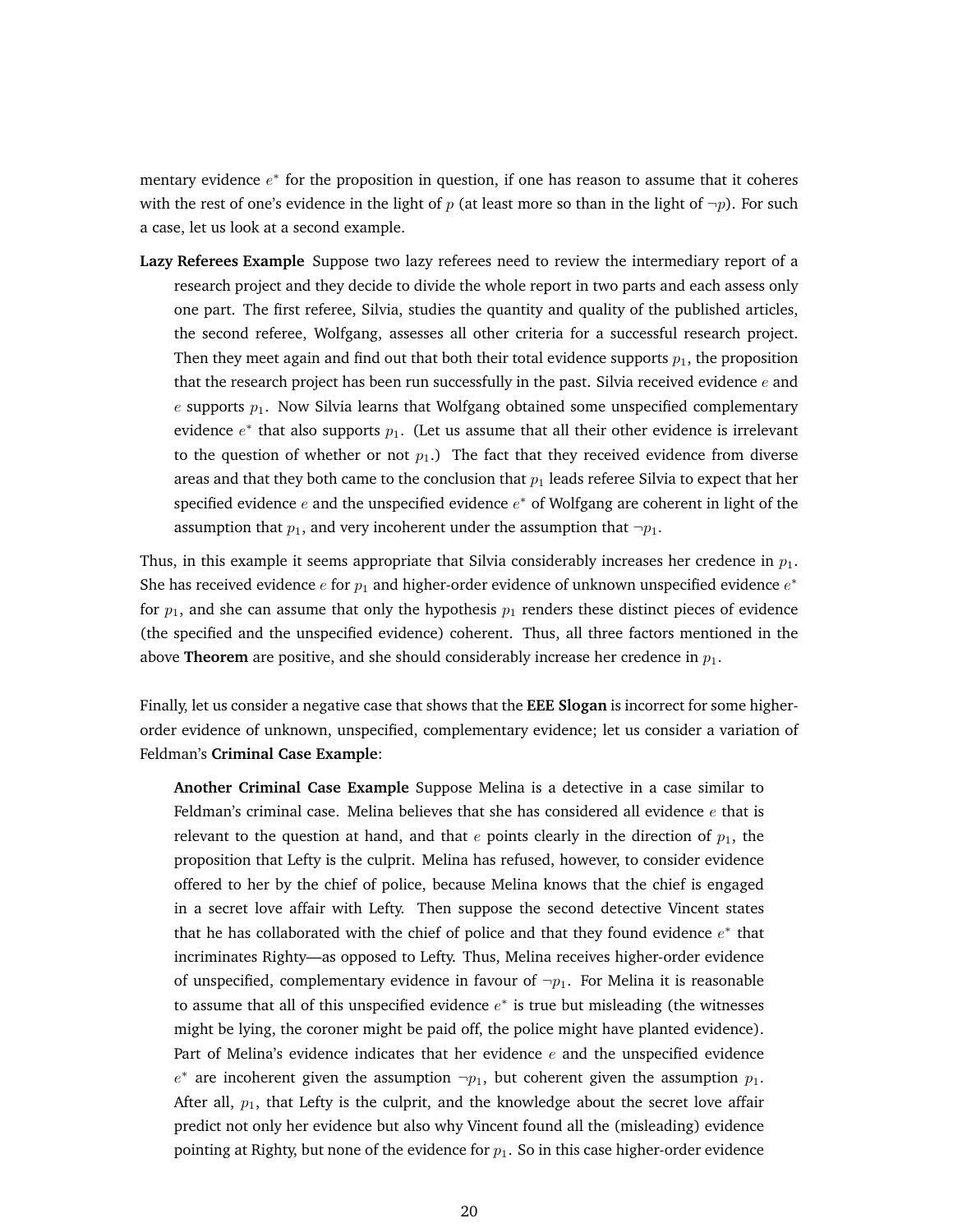of unspecified evidence for  $\neg p_1$  is not evidence for  $\neg p_1$ . Melina has reasons to believe that this unspecified evidence does not fit with her evidence, at least not under the assumption that  $\neg p_1$ . Only  $p_1$  makes the evidence fit together. Since Melina's evidence already supports  $p_1$  anyway, Melina does not revise her credence in  $p_1$ .

This final example shows that evidence of evidence for some proposition is not always evidence for the proposition: the **EEE Slogan** is incorrect for some (higher-order) evidence of unspecified, complementary evidence. These results of course depend on **Our Characterization of EE for** p.

## **5 Conclusion**

The **EEE Slogan** captures one of the most important—albeit vague—ideas in social epistemology. It is an idea we refer to when we defer to the judgements of others who we believe to be better informed than we are. Furthermore, to a large extent the division of labour in scientific inquiry rests on the idea that if we receive evidence that someone else has received evidence for  $p$ , this is also evidence for us that  $p$  is true. Yet despite its intuitive appeal, and its importance in everyday life and in science, most results so far indicated that the **EEE Slogan** is incorrect.

In a first step, we provided a new framework for understanding and modelling evidence of evidence, which we called **Dyadic Bayesianism**. Within this framework we proposed **Our Characterization of EE for** p. We understand evidence of evidence for  $p$  as higher-order evidence for the existence of some (specified or unspecified) unknown evidence in the evidential state of another agent that supports  $p$ . In a second step, we investigated under which conditions evidence of evidence for  $p$  is evidence for  $p$ . Given two idealizing assumptions (i.e. that all evidence is true and that agents share the same reasoning commitments) we argued (i) that evidence of more comprehensive evidence for p is always evidence for p, and (ii) that evidence of complementary evidence for p is not always evidence for p. These results demonstrate the strength of our approach and our framework of **Dyadic Bayesianism** as regards the project to understand evidence of evidence and investigate the **EEE Slogan**.

**Acknowledgements** Especial thanks go to Mattias Skipper and Asbjørn Steglich-Petersen for detailed commentaries on previous versions of the paper, which helped us to improve it considerably. We are also grateful to Branden Fitelson for fruitful discussions on higher-order evidence that influenced this paper. Anna-Maria A. Eder's research was funded by the Austrian Science Fund (Erwin Schrödinger Program) through the research project *Higher-Order Evidence* (reference number J 3783-G24) at Northeastern University, Boston. Peter Brössel's research on the paper has been generously supported by the German Research Foundation (Emmy-Noether Program) through the research project *From Perception to Belief and Back Again* (reference number BR 5210/1-1.) at the Ruhr-University Bochum.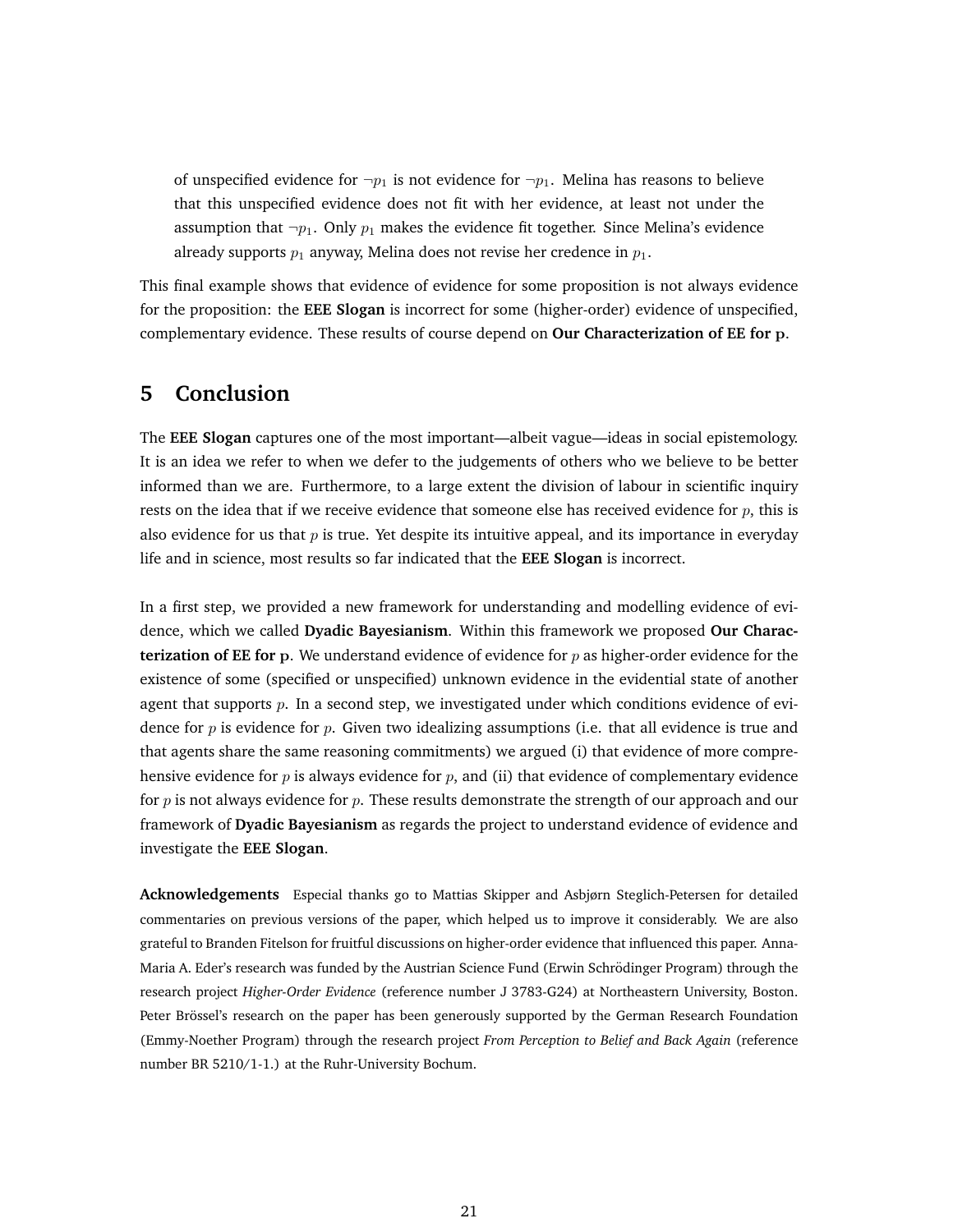## **References**

- [1] Adler, J. 2017. Epistemological problems of testimony, In E. N. Zalta (ed.), *The Stanford Encyclopedia of Philosophy (Winter 2017 Edition)*. URL = <https://plato.stanford.edu/archives/win2017/entries/testimony-episprob/>.
- [2] Barnett, D. forthcoming. Perceptual justification and the Cartesian theater. In *Oxford Studies in Epistemology* 6.
- [3] Brössel, P. accepted. *Rethinking Bayesian Confirmation Theory*. Springer.
- [4] Brössel, P. 2017. Rational relations between perception and belief: the case of color. *Review of Philosophy and Psychology* 8 (4): 721-741.
- [5] Brössel, P. 2015. Keynes's coefficient of dependence revisited. *Erkenntnis* 80 (3): 521-553.
- [6] Brössel, P. 2013. The problem of measure sensitivity redux. *Philosophy of Science* 80 (3): 378-397.
- [7] Brössel, P. and Eder, AM. A. 2014. How to resolve doxastic disagreement. *Synthese* 19, pp. 2359–81.
- [8] Christensen, D. 2010. Higher-order evidence. *Philosophy and Phenomenological Research* 81. pp. 185–215.
- [9] Comesaña, J. and Tal, E. 2015. Evidence of evidence is evidence (trivially). Analysis 75, pp. 557–59.
- [10] Dorst, K. and Fitelson, B. ms. Evidence of evidence: a higher-order approach.
- [11] Eder, AM. A. ms. Evidential probabilities and credences.
- [12] Feldman, R. 2007. Reasonable religious disagreements. In L. Antony (ed.), *Philosophers Without God: Medtiations on Atheism and the Secular Life*. Oxford University Press: 194- 214.
- [13] Fitelson, B. 2012. Evidence of evidence is not (necessarily) evidence. *Analysis* 72, pp. 85– 88.
- [14] Fitelson, B. 2001. *Studies in Bayesian Confirmation Theory*. Ph.D. thesis, University of Wisconsin, Madison.
- [15] Fitelson, B. 1999. The plurality of Bayesian measures of confirmation and the problem of measure sensitivity. *Philosophy of Science* 66, pp. S362–S378.
- [16] Huttegger, S. 2013. In defense of reflection. *Philosophy of Science* 80, pp. 413–33.
- [17] Keynes, J. M.1921. *A Treatise on Probability*. Macmillan.
- [18] Lackey, J., and Sosa, E. 2006. *The Epistemology of Testimony*. Oxford University Press.
- [19] Lyons, J. 2017. Epistemological problems of perception. In E. N. Zalta (ed.), *The Stanford Encyclopedia of Philosophy (Spring 2017 Edition)*, URL = ¡https://plato.stanford.edu/archives/spr2017/entries/perception-episprob/¿
- [20] Moretti, L. 2016. Tal and Comesaña on evidence of evidence. *The Reasoner* 10, pp. 38–39.